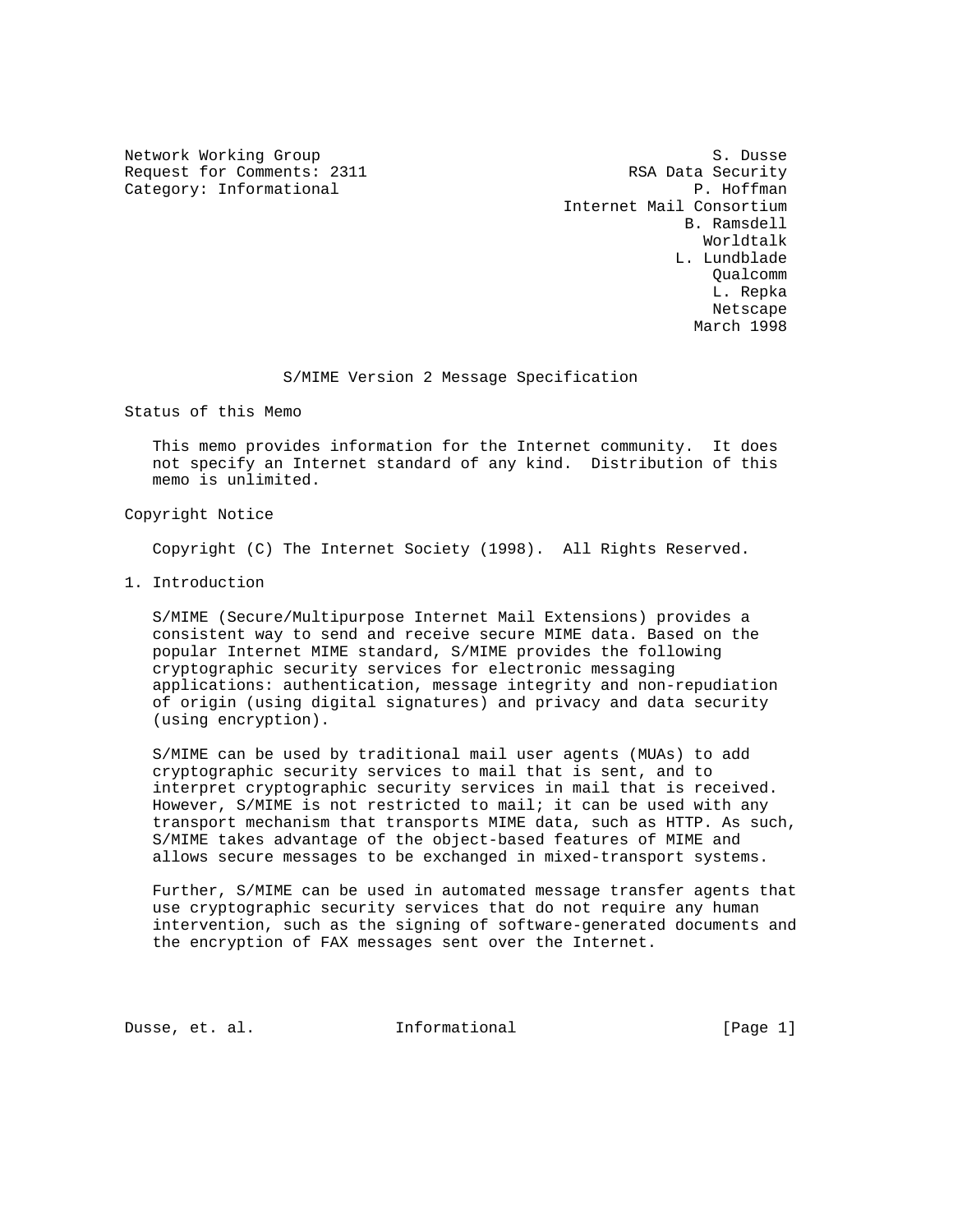Please note: The information in this document is historical material being published for the public record. It is not an IETF standard. The use of the word "standard" in this document indicates a standard for adopters of S/MIME version 2, not an IETF standard.

# 1.1 Specification Overview

 This document describes a protocol for adding cryptographic signature and encryption services to MIME data. The MIME standard [MIME-SPEC] provides a general structure for the content type of Internet messages and allows extensions for new content type applications.

 This memo defines how to create a MIME body part that has been cryptographically enhanced according to PKCS #7 [PKCS-7]. This memo also defines the application/pkcs7-mime MIME type that can be used to transport those body parts. This memo also defines how to create certification requests that conform to PKCS #10 [PKCS-10], and the application/pkcs10 MIME type for transporting those requests.

 This memo also discusses how to use the multipart/signed MIME type defined in [MIME-SECURE] to transport S/MIME signed messages. This memo also defines the application/pkcs7-signature MIME type, which is also used to transport S/MIME signed messages. This specification is compatible with PKCS #7 in that it uses the data types defined by PKCS #7.

 In order to create S/MIME messages, an agent has to follow specifications in this memo, as well as some of the specifications listed in the following documents:

- "PKCS #1: RSA Encryption", [PKCS-1]
- "PKCS #7: Cryptographic Message Syntax", [PKCS-7]
- "PKCS #10: Certification Request Syntax", [PKCS-10]

 Throughout this memo, there are requirements and recommendations made for how receiving agents handle incoming messages. There are separate requirements and recommendations for how sending agents create outgoing messages. In general, the best strategy is to "be liberal in what you receive and conservative in what you send". Most of the requirements are placed on the handling of incoming messages while the recommendations are mostly on the creation of outgoing messages.

 The separation for requirements on receiving agents and sending agents also derives from the likelihood that there will be S/MIME systems that involve software other than traditional Internet mail clients. S/MIME can be used with any system that transports MIME

Dusse, et. al. 1nformational 1999 [Page 2]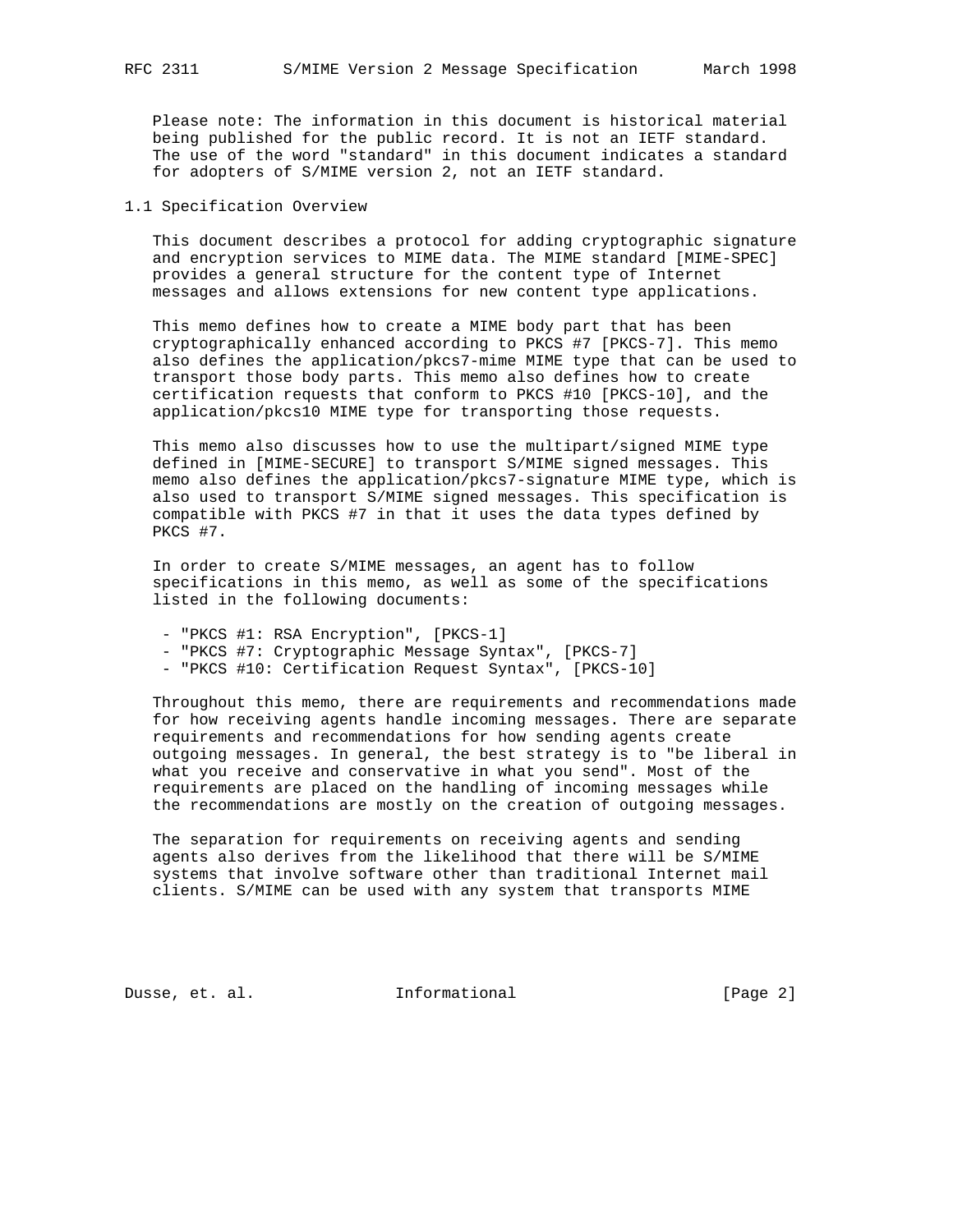data. An automated process that sends an encrypted message might not be able to receive an encrypted message at all, for example. Thus, the requirements and recommendations for the two types of agents are listed separately when appropriate.

### 1.2 Terminology

 Throughout this memo, the terms MUST, MUST NOT, SHOULD, and SHOULD NOT are used in capital letters. This conforms to the definitions in [MUSTSHOULD]. [MUSTSHOULD] defines the use of these key words to help make the intent of standards track documents as clear as possible. The same key words are used in this document to help implementors achieve interoperability.

#### 1.3 Definitions

For the purposes of this memo, the following definitions apply.

ASN.1: Abstract Syntax Notation One, as defined in CCITT X.208.

BER: Basic Encoding Rules for ASN.1, as defined in CCITT X.209.

 Certificate: A type that binds an entity's distinguished name to a public key with a digital signature.

 DER: Distinguished Encoding Rules for ASN.1, as defined in CCITT X.509.

 7-bit data: Text data with lines less than 998 characters long, where none of the characters have the 8th bit set, and there are no NULL characters. <CR> and <LF> occur only as part of a <CR><LF> end of line delimiter.

 8-bit data: Text data with lines less than 998 characters, and where none of the characters are NULL characters. <CR> and <LF> occur only as part of a <CR><LF> end of line delimiter.

Binary data: Arbitrary data.

 Transfer Encoding: A reversible transformation made on data so 8-bit or binary data may be sent via a channel that only transmits 7-bit data.

1.4 Compatibility with Prior Practice of S/MIME

 Appendix C contains important information about how S/MIME agents following this specification should act in order to have the greatest interoperability with earlier implementations of S/MIME.

Dusse, et. al. 1nformational 1999 [Page 3]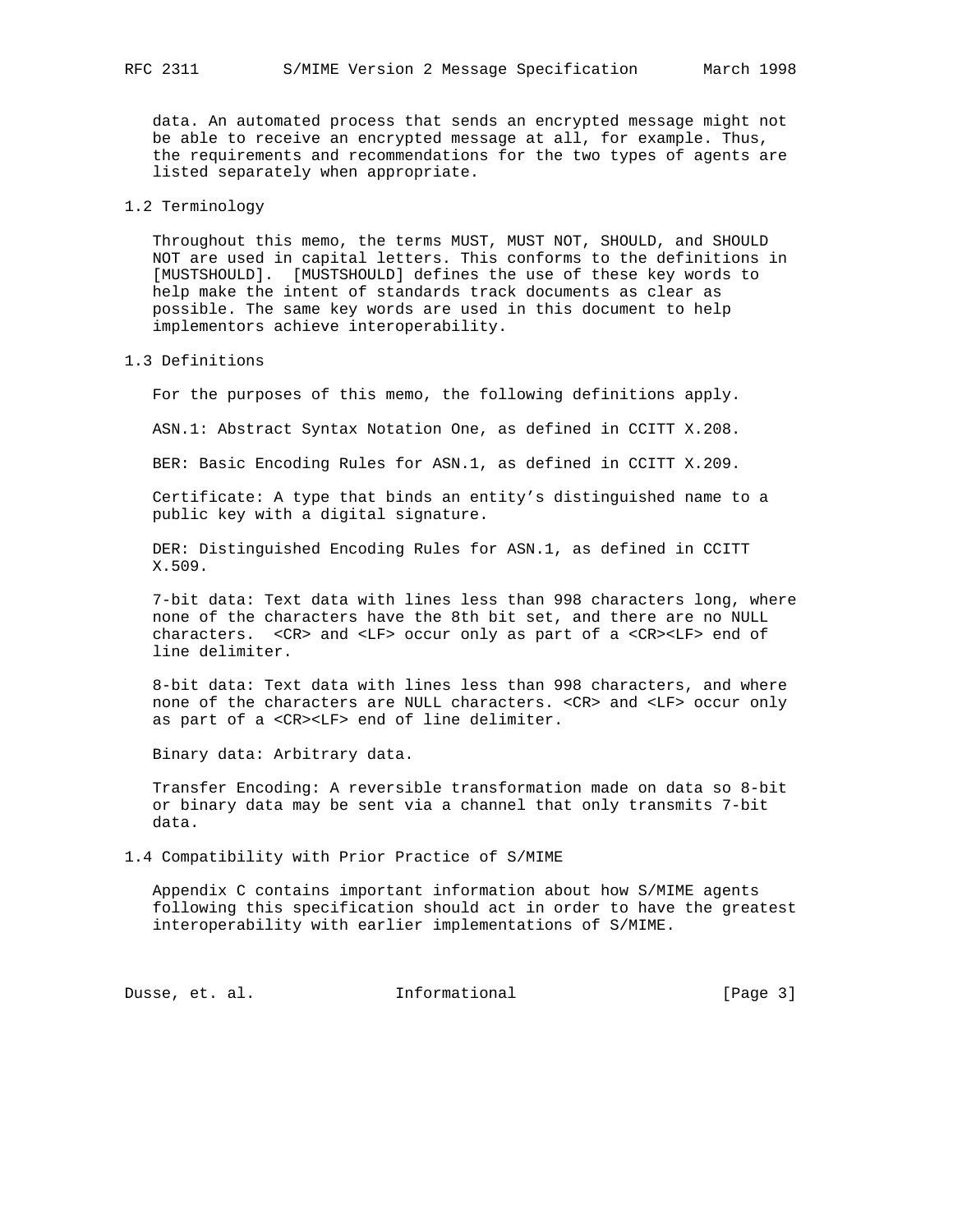2. PKCS #7 Options

 The PKCS #7 message format allows for a wide variety of options in content and algorithm support. This section puts forth a number of support requirements and recommendations in order to achieve a base level of interoperability among all S/MIME implementations.

2.1 DigestAlgorithmIdentifier

Receiving agents MUST support SHA-1 [SHA1] and MD5 [MD5].

Sending agents SHOULD use SHA-1.

2.2 DigestEncryptionAlgorithmIdentifier

 Receiving agents MUST support rsaEncryption, defined in [PKCS-1]. Receiving agents MUST support verification of signatures using RSA public key sizes from 512 bits to 1024 bits.

 Sending agents MUST support rsaEncryption. Outgoing messages are signed with a user's private key. The size of the private key is determined during key generation.

2.3 KeyEncryptionAlgorithmIdentifier

 Receiving agents MUST support rsaEncryption. Incoming encrypted messages contain symmetric keys which are to be decrypted with a user's private key. The size of the private key is determined during key generation.

 Sending agents MUST support rsaEncryption. Sending agents MUST support encryption of symmetric keys with RSA public keys at key sizes from 512 bits to 1024 bits.

2.4 General Syntax

 The PKCS #7 defines six distinct content types: "data", "signedData", "envelopedData", "signedAndEnvelopedData", "digestedData", and "encryptedData". Receiving agents MUST support the "data", "signedData" and "envelopedData" content types. Sending agents may or may not send out any of the content types, depending on the services that the agent supports.

2.4.1 Data Content Type

 Sending agents MUST use the "data" content type as the content within other content types to indicate the message content which has had security services applied to it.

Dusse, et. al. 1nformational 1999 [Page 4]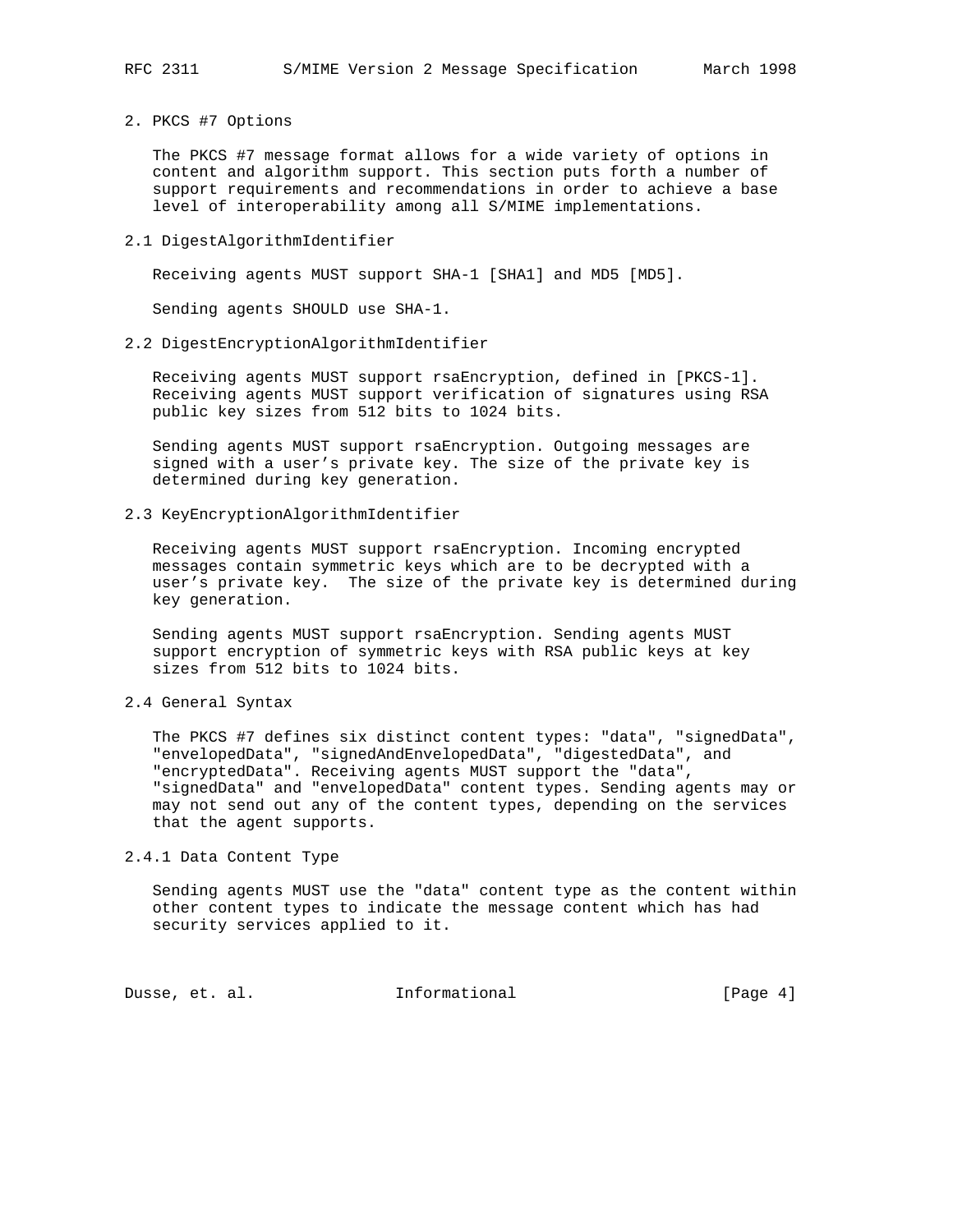### 2.4.2 SignedData Content Type

 Sending agents MUST use the signedData content type to apply a digital signature to a message or, in a degenerate case where there is no signature information, to convey certificates.

# 2.4.3 EnvelopedData Content Type

 This content type is used to apply privacy protection to a message. A sender needs to have access to a public key for each intended message recipient to use this service. This content type does not provide authentication.

2.5 Attribute SignerInfo Type

 The SignerInfo type allows the inclusion of unauthenticated and authenticated attributes to be included along with a signature.

 Receiving agents MUST be able to handle zero or one instance of each of the signed attributes described in this section.

 Sending agents SHOULD be able to generate one instance of each of the signed attributes described in this section, and SHOULD include these attributes in each signed message sent.

 Additional attributes and values for these attributes may be defined in the future. Receiving agents SHOULD handle attributes or values that it does not recognize in a graceful manner.

# 2.5.1 Signing-Time Attribute

 The signing-time attribute is used to convey the time that a message was signed. Until there are trusted timestamping services, the time of signing will most likely be created by a message originator and therefore is only as trustworthy as the originator.

 Sending agents MUST encode signing time through the year 2049 as UTCTime; signing times in 2050 or later MUST be encoded as GeneralizedTime. Agents MUST interpret the year field (YY) as follows: if YY is greater than or equal to 50, the year is interpreted as 19YY; if YY is less than 50, the year is interpreted as 20YY.

#### 2.5.2 S/MIME Capabilities Attribute

 The S/MIME capabilities attribute includes signature algorithms (such as "md5WithRSAEncryption"), symmetric algorithms (such as "DES-CBC"), and key encipherment algorithms (such as "rsaEncryption"). It also

Dusse, et. al. 10 mm = Informational 100 mm = [Page 5]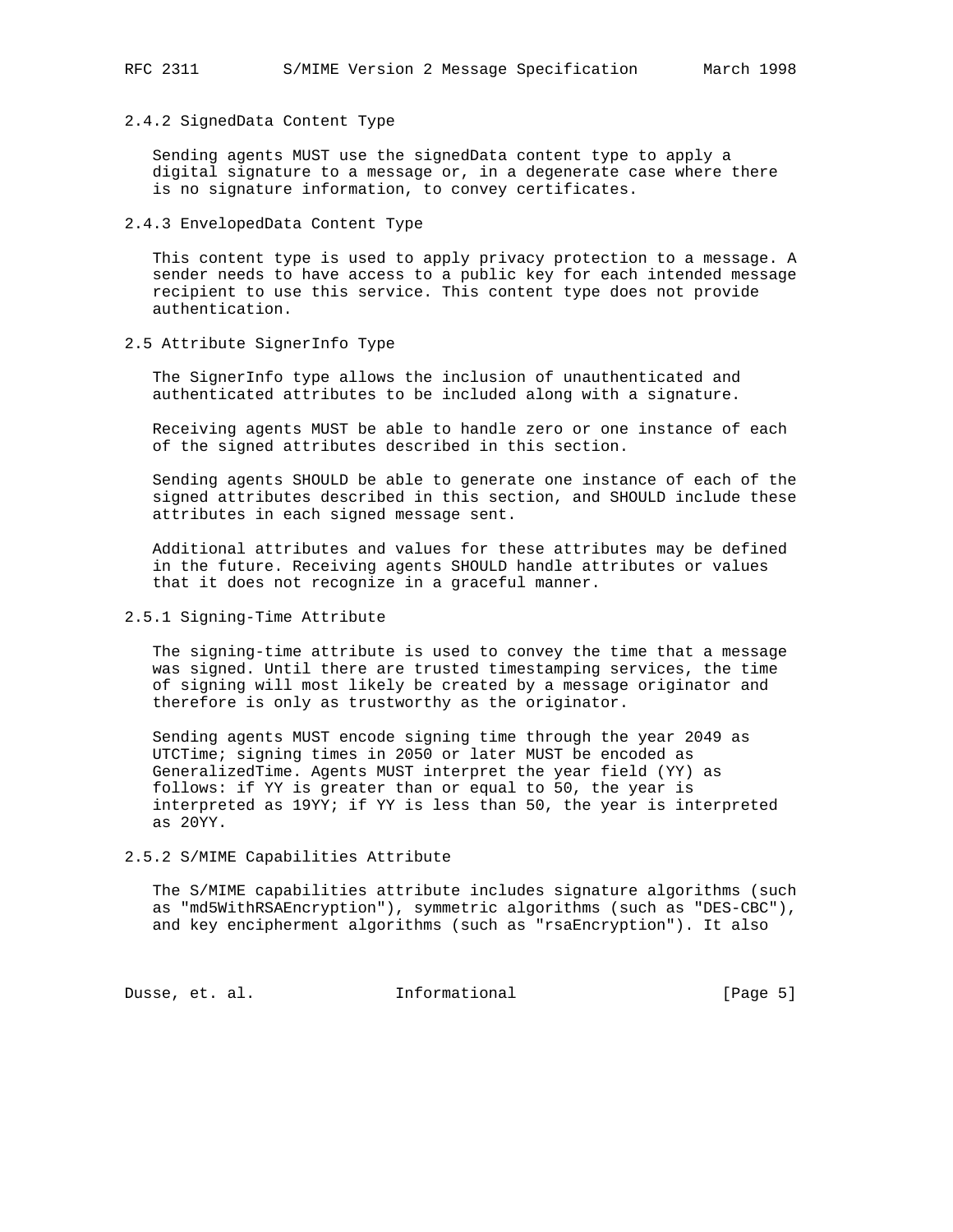includes a non-algorithm capability which is the preference for signedData. SMIMECapabilities was designed to be flexible and extensible so that, in the future, a means of identifying other capabilities and preferences such as certificates can be added in a way that will not cause current clients to break.

 The semantics of the S/MIME capabilites attribute specify a partial list as to what the client announcing the SMIMECapabilites can support. A client does not have to list every capability it supports, and probably should not list all its capabilities so that the capabilities list doesn't get too long. In an SMIMECapabilities encoding, the OIDs are listed in order of their preference, but SHOULD be logically separated along the lines of their categories (signature algorithms, symmetric algorithms, key encipherment algorithms, etc.)

 The structure of SMIMECapabilities was designed to facilitate simple table lookups and binary comparisons in order to determine matches. For instance, the DER-encoding for the SMIMECapability for DES EDE3 CBC MUST be identically encoded regardless of the implementation.

 In the case of symmetric algorithms, the associated parameters for the OID MUST specify all of the parameters necessary to differentiate between two instances of the same algorithm. For instance, the number of rounds and block size for RC5 must be specified in addition to the key length.

 There is a list of OIDs (the registered SMIMECapability list) that is centrally maintained and is separate from this memo. The list of OIDs is maintained by the Internet Mail Consortium at <http://www.imc.org/ietf-smime/oids.html>.

 The OIDs that correspond to algorithms SHOULD use the same OID as the actual algorithm, except in the case where the algorithm usage is ambiguous from the OID. For instance, in an earlier memo, rsaEncryption was ambiguous because it could refer to either a signature algorithm or a key encipherment algorithm. In the event that an OID is ambiguous, it needs to be arbitrated by the maintainer of the registered S/MIME capabilities list as to which type of algorithm will use the OID, and a new OID MUST be allocated under the smimeCapabilities OID to satisfy the other use of the OID.

 The registered S/MIME capabilities list specifies the parameters for OIDs that need them, most notably key lengths in the case of variable-length symmetric ciphers. In the event that there are no differentiating parameters for a particular OID, the parameters MUST be omitted, and MUST NOT be encoded as NULL.

Dusse, et. al. 1nformational 1999 [Page 6]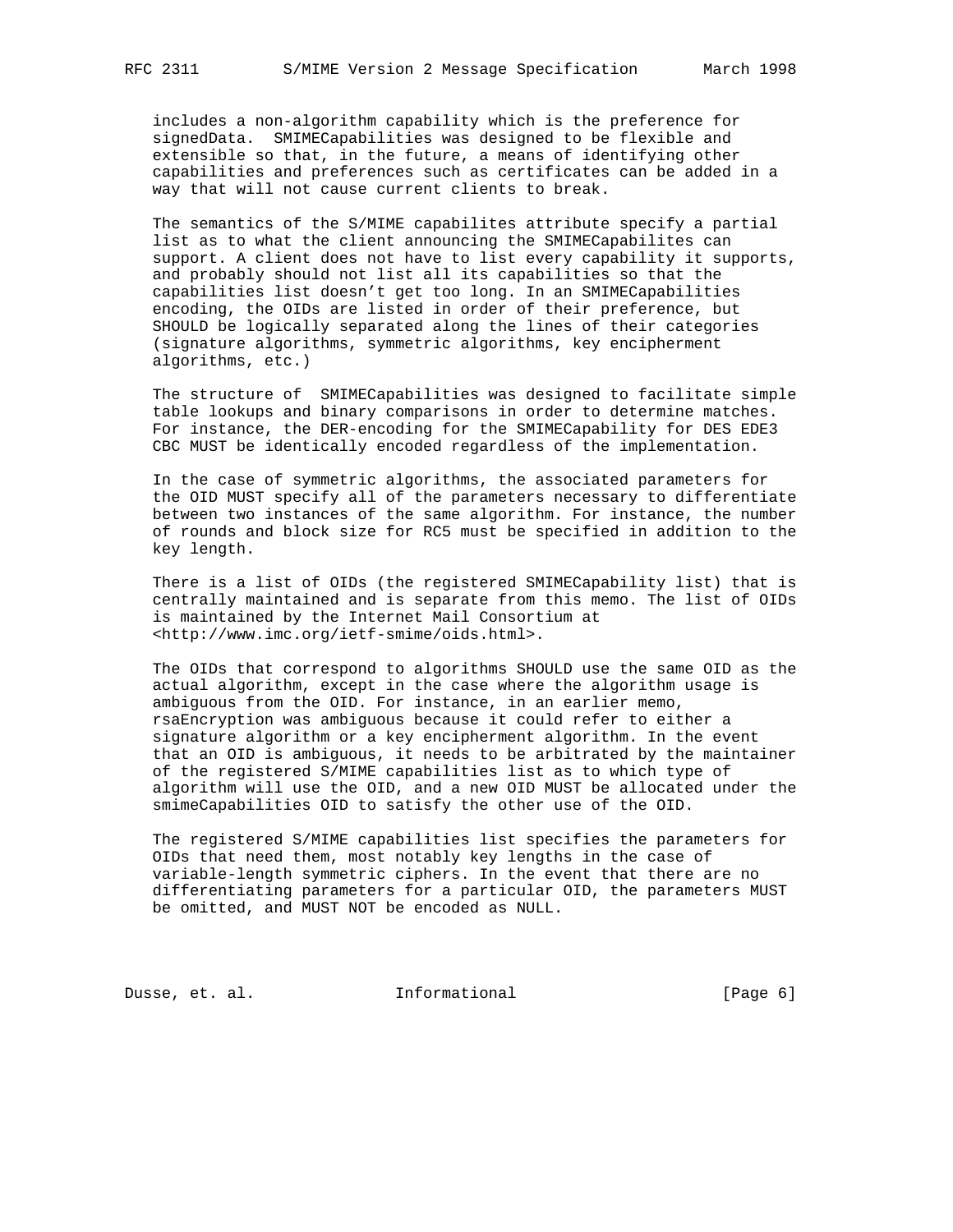Additional values for SMIMECapability may be defined in the future. Receiving agents MUST handle a SMIMECapabilities object that has values that it does not recognize in a graceful manner.

2.6 ContentEncryptionAlgorithmIdentifier

 Receiving agents MUST support decryption using the RC2 [RC2] or a compatible algorithm at a key size of 40 bits, hereinafter called "RC2/40". Receiving agents SHOULD support decryption using DES EDE3 CBC, hereinafter called "tripleDES" [3DES] [DES].

Sending agents SHOULD support encryption with RC2/40 and tripleDES.

2.6.1 Deciding Which Encryption Method To Use

 When a sending agent creates an encrypted message, it has to decide which type of encryption to use. The decision process involves using information garnered from the capabilities lists included in messages received from the recipient, as well as out-of-band information such as private agreements, user preferences, legal restrictions, and so on.

 Section 2.5 defines a method by which a sending agent can optionally announce, among other things, its decrypting capabilities in its order of preference. The following method for processing and remembering the encryption capabilities attribute in incoming signed messages SHOULD be used.

- If the receiving agent has not yet created a list of capabilities for the sender's public key, then, after verifying the signature on the incoming message and checking the timestamp, the receiving agent SHOULD create a new list containing at least the signing time and the symmetric capabilities.
- If such a list already exists, the receiving agent SHOULD verify that the signing time in the incoming message is greater than the signing time stored in the list and that the signature is valid. If so, the receiving agent SHOULD update both the signing time and capabilities in the list. Values of the signing time that lie far in the future (that is, a greater discrepancy than any reasonable clock skew), or a capabilitie lists in messages whose signature could not be verified, MUST NOT be accepted.

 The list of capabilities SHOULD be stored for future use in creating messages.

 Before sending a message, the sending agent MUST decide whether it is willing to use weak encryption for the particular data in the

Dusse, et. al. 1nformational 1999 [Page 7]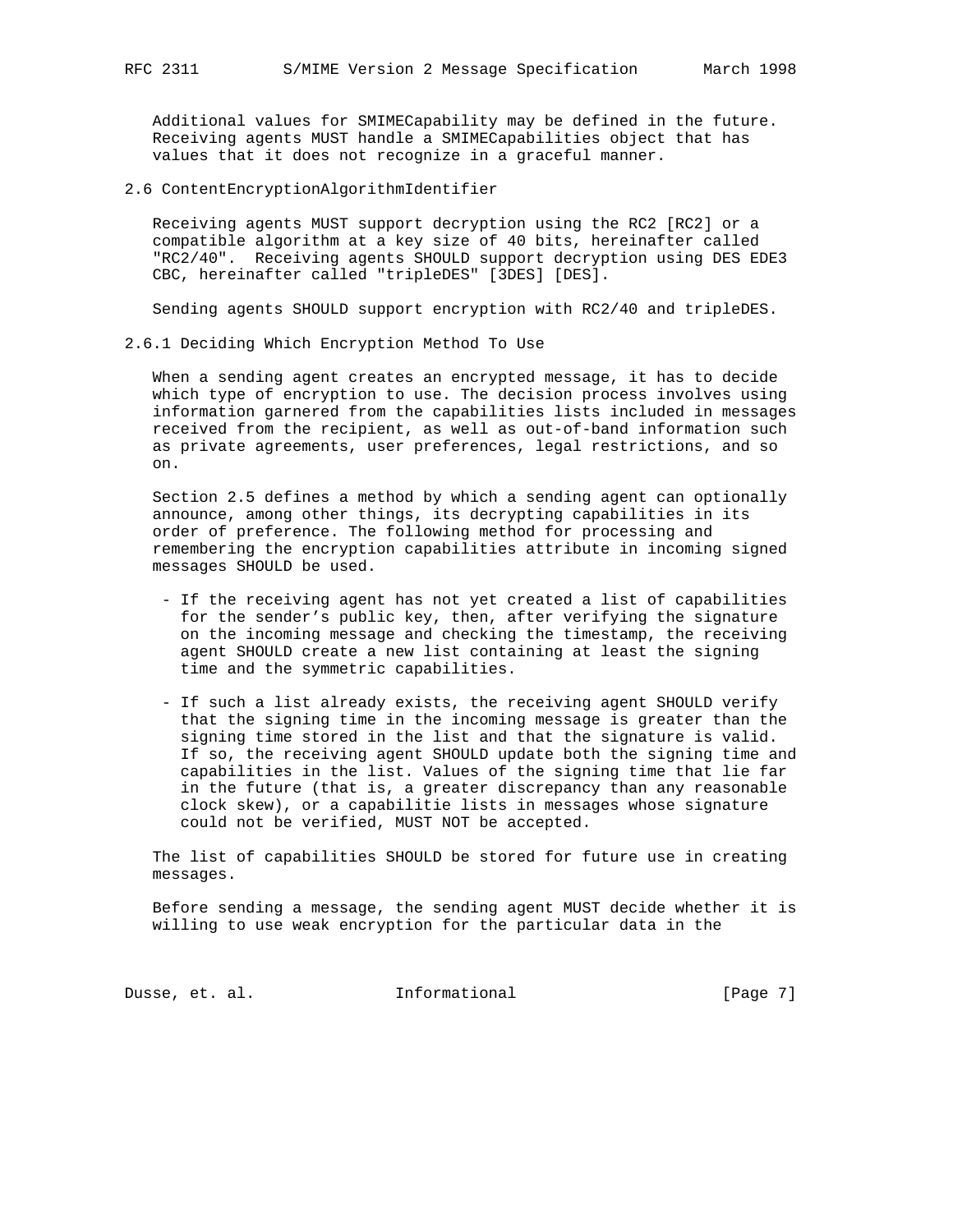message. If the sending agent decides that weak encryption is unacceptable for this data, then the sending agent MUST NOT use a weak algorithm such as RC2/40. The decision to use or not use weak encryption overrides any other decision in this section about which encryption algorithm to use.

 Sections 2.6.2.1 through 2.6.2.4 describe the decisions a sending agent SHOULD use in deciding which type of encryption should be applied to a message. These rules are ordered, so the sending agent SHOULD make its decision in the order given.

2.6.2.1 Rule 1: Known Capabilities

 If the sending agent has received a set of capabilities from the recipient for the message the agent is about to encrypt, then the sending agent SHOULD use that information by selecting the first capability in the list (that is, the capability most preferred by the intended recipient) for which the sending agent knows how to encrypt. The sending agent SHOULD use one of the capabilities in the list if the agent reasonably expects the recipient to be able to decrypt the message.

2.6.2.2 Rule 2: Unknown Capabilities, Known Use of Encryption

If:

- the sending agent has no knowledge of the encryption capabilities of the recipient,
- and the sending agent has received at least one message from the recipient,
- and the last encrypted message received from the recipient had a trusted signature on it,

 then the outgoing message SHOULD use the same encryption algorithm as was used on the last signed and encrypted message received from the recipient.

2.6.2.3 Rule 3: Unknown Capabilities, Risk of Failed Decryption

If:

- the sending agent has no knowledge of the encryption capabilities of the recipient,
- and the sending agent is willing to risk that the recipient may not be able to decrypt the message,

then the sending agent SHOULD use tripleDES.

Dusse, et. al. 10 mm = Informational 100 mm = [Page 8]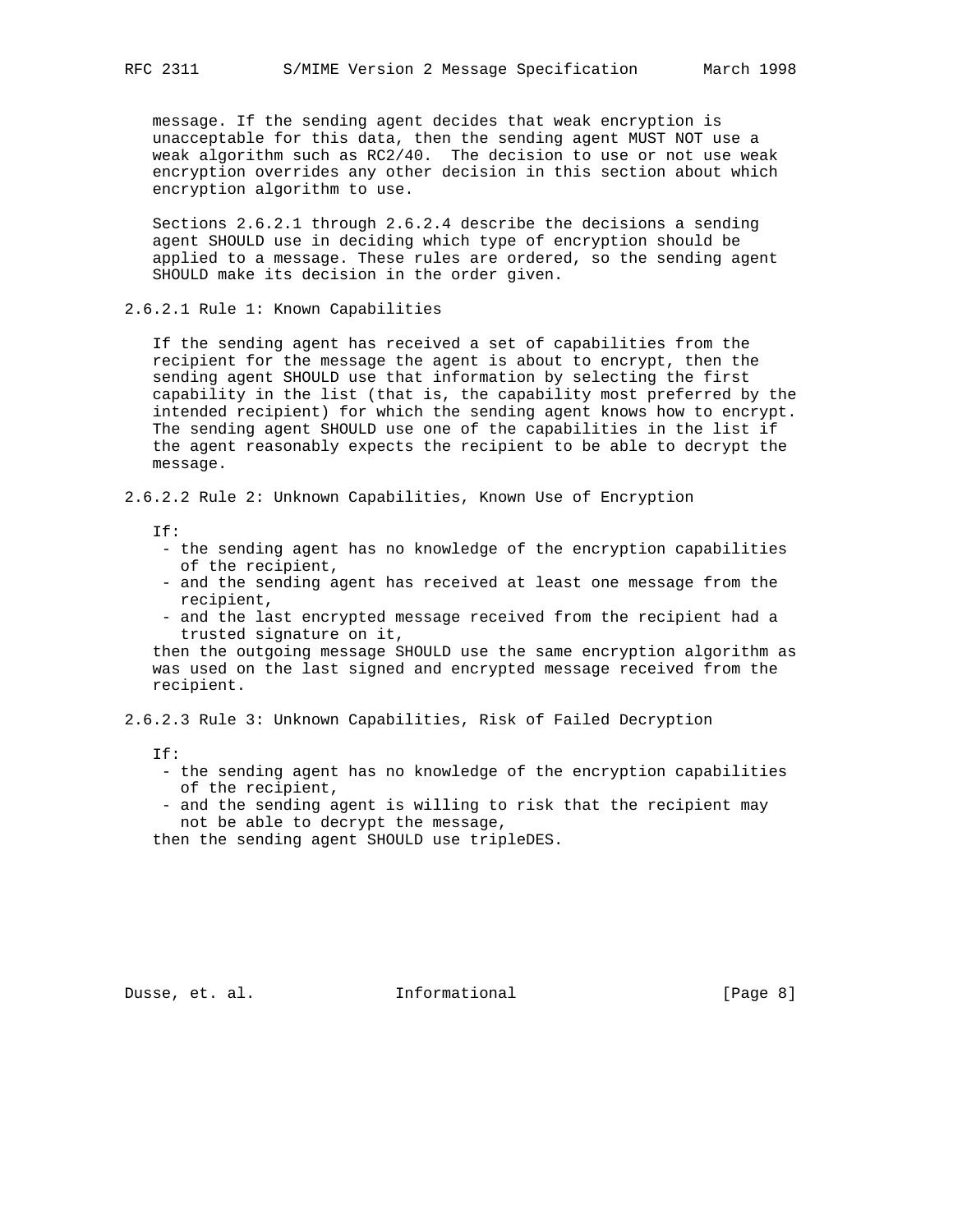2.6.2.4 Rule 4: Unknown Capabilities, No Risk of Failed Decryption

 $TF:$ 

- the sending agent has no knowledge of the encryption capabilities of the recipient,
- and the sending agent is not willing to risk that the recipient may not be able to decrypt the message,

then the sending agent MUST use RC2/40.

2.6.3 Choosing Weak Encryption

 Like all algorithms that use 40 bit keys, RC2/40 is considered by many to be weak encryption. A sending agent that is controlled by a human SHOULD allow a human sender to determine the risks of sending data using RC2/40 or a similarly weak encryption algorithm before sending the data, and possibly allow the human to use a stronger encryption method such as tripleDES.

2.6.4 Multiple Recipients

 If a sending agent is composing an encrypted message to a group of recipients where the encryption capabilities of some of the recipients do not overlap, the sending agent is forced to send more than one message. It should be noted that if the sending agent chooses to send a message encrypted with a strong algorithm, and then send the same message encrypted with a weak algorithm, someone watching the communications channel can decipher the contents of the strongly-encrypted message simply by decrypting the weakly-encrypted message.

3. Creating S/MIME Messages

 This section describes the S/MIME message formats and how they are created. S/MIME messages are a combination of MIME bodies and PKCS objects. Several MIME types as well as several PKCS objects are used. The data to be secured is always a canonical MIME entity. The MIME entity and other data, such as certificates and algorithm identifiers, are given to PKCS processing facilities which produces a PKCS object. The PKCS object is then finally wrapped in MIME.

 S/MIME provides one format for enveloped-only data, several formats for signed-only data, and several formats for signed and enveloped data. Several formats are required to accommodate several environments, in particular for signed messages. The criteria for choosing among these formats are also described.

 The reader of this section is expected to understand MIME as described in [MIME-SPEC] and [MIME-SECURE].

Dusse, et. al. 10 mm = Informational 100 mm = [Page 9]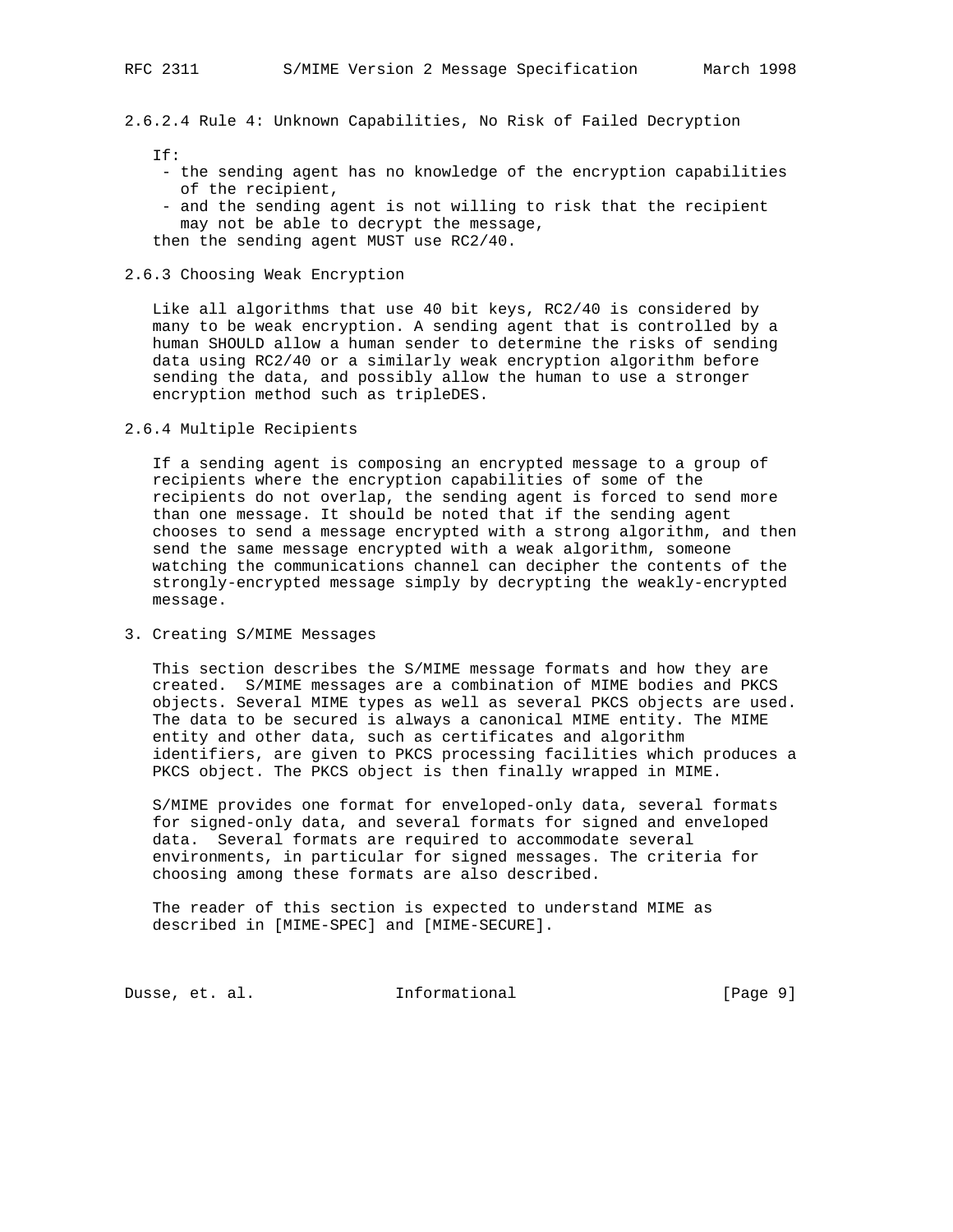# 3.1 Preparing the MIME Entity for Signing or Enveloping

 S/MIME is used to secure MIME entities. A MIME entity may be a sub part, sub-parts of a message, or the whole message with all its sub parts. A MIME entity that is the whole message includes only the MIME headers and MIME body, and does not include the RFC-822 headers. Note that S/MIME can also be used to secure MIME entities used in applications other than Internet mail.

 The MIME entity that is secured and described in this section can be thought of as the "inside" MIME entity. That is, it is the "innermost" object in what is possibly a larger MIME message. Processing "outside" MIME entities into PKCS #7 objects is described in Section 3.2, 3.4 and elsewhere.

 The procedure for preparing a MIME entity is given in [MIME-SPEC]. The same procedure is used here with some additional restrictions when signing. Description of the procedures from [MIME-SPEC] are repeated here, but the reader should refer to that document for the exact procedure. This section also describes additional requirements.

 A single procedure is used for creating MIME entities that are to be signed, enveloped, or both signed and enveloped. Some additional steps are recommended to defend against known corruptions that can occur during mail transport that are of particular importance for clear-signing using the multipart/signed format. It is recommended that these additional steps be performed on enveloped messages, or signed and enveloped messages in order that the message can be forwarded to any environment without modification.

 These steps are descriptive rather than prescriptive. The implementor is free to use any procedure as long as the result is the same.

- Step 1. The MIME entity is prepared according to the local conventions
- Step 2. The leaf parts of the MIME entity are converted to canonical form
- Step 3. Appropriate transfer encoding is applied to the leaves of the MIME entity

 When an S/MIME message is received, the security services on the message are removed, and the result is the MIME entity. That MIME entity is typically passed to a MIME-capable user agent where, it is further decoded and presented to the user or receiving application.

Dusse, et. al. **Informational** [Page 10]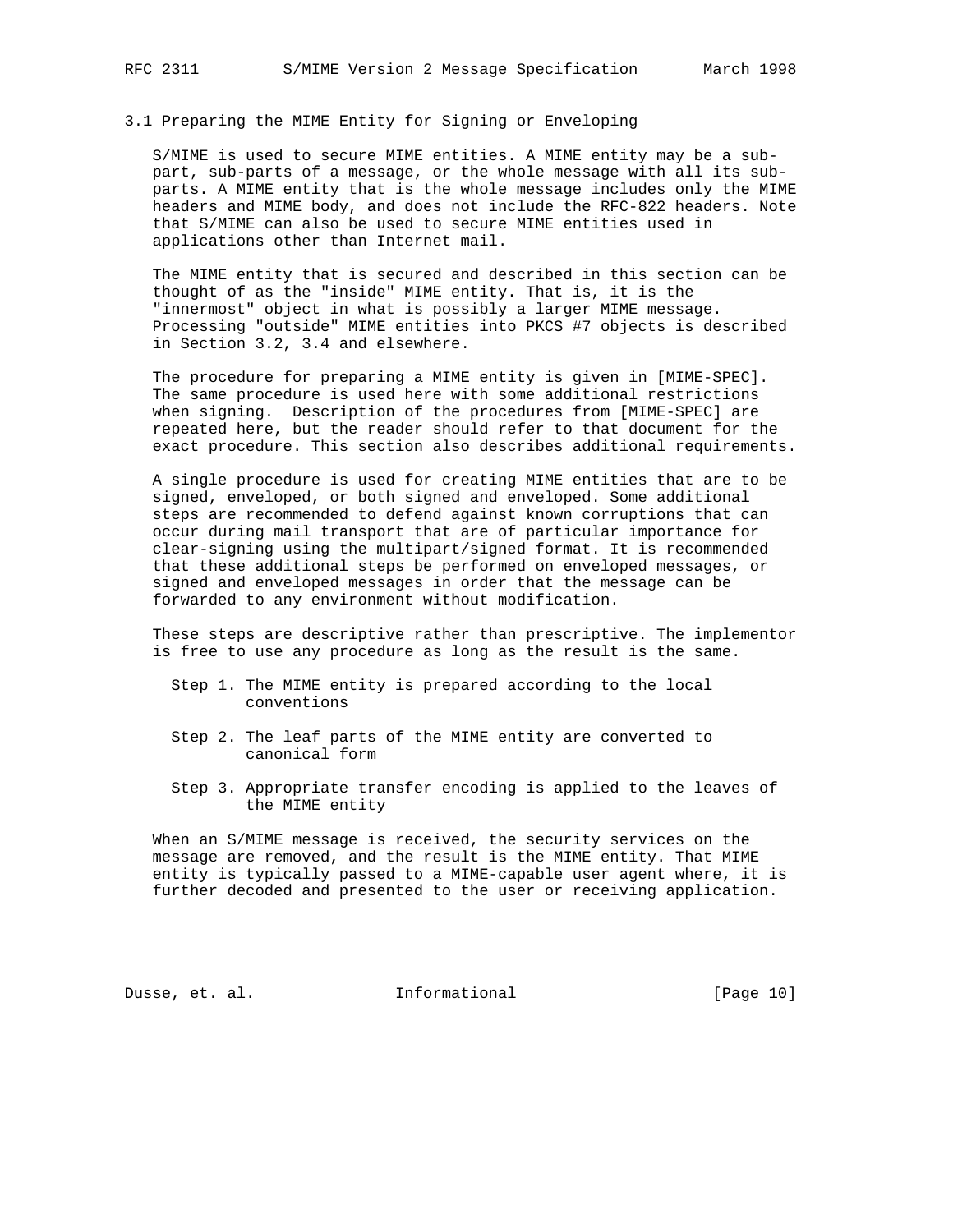#### 3.1.1 Canonicalization

 Each MIME entity MUST be converted to a canonical form that is uniquely and unambiguously representable in the environment where the signature is created and the environment where the signature will be verified. MIME entities MUST be canonicalized for enveloping as well as signing.

 The exact details of canonicalization depend on the actual MIME type and subtype of an entity, and are not described here. Instead, the standard for the particular MIME type should be consulted. For example, canonicalization of type text/plain is different from canonicalization of audio/basic. Other than text types, most types have only one representation regardless of computing platform or environment which can be considered their canonical representation. In general, canonicalization will be performed by the sending agent rather than the S/MIME implementation.

 The most common and important canonicalization is for text, which is often represented differently in different environments. MIME entities of major type "text" must have both their line endings and character set canonicalized. The line ending must be the pair of characters <CR><LF>, and the charset should be a registered charset [CHARSETS]. The details of the canonicalization are specified in [MIME-SPEC]. The chosen charset SHOULD be named in the charset parameter so that the receiving agent can unambiguously determine the charset used.

 Note that some charsets such as ISO-2022 have multiple representations for the same characters. When preparing such text for signing, the canonical representation specified for the charset MUST be used.

## 3.1.2 Transfer Encoding

 When generating any of the secured MIME entities below, except the signing using the multipart/signed format, no transfer encoding at all is required. S/MIME implementations MUST be able to deal with binary MIME objects. If no Content-Transfer-Encoding header is present, the transfer encoding should be considered 7BIT.

 S/MIME implementations SHOULD however use transfer encoding described in section 3.1.3 for all MIME entities they secure. The reason for securing only 7-bit MIME entities, even for enveloped data that are not exposed to the transport, is that it allows the MIME entity to be handled in any environment without changing it. For example, a trusted gateway might remove the envelope, but not the signature, of a message, and then forward the signed message on to the end

Dusse, et. al. 1nformational 11 [Page 11]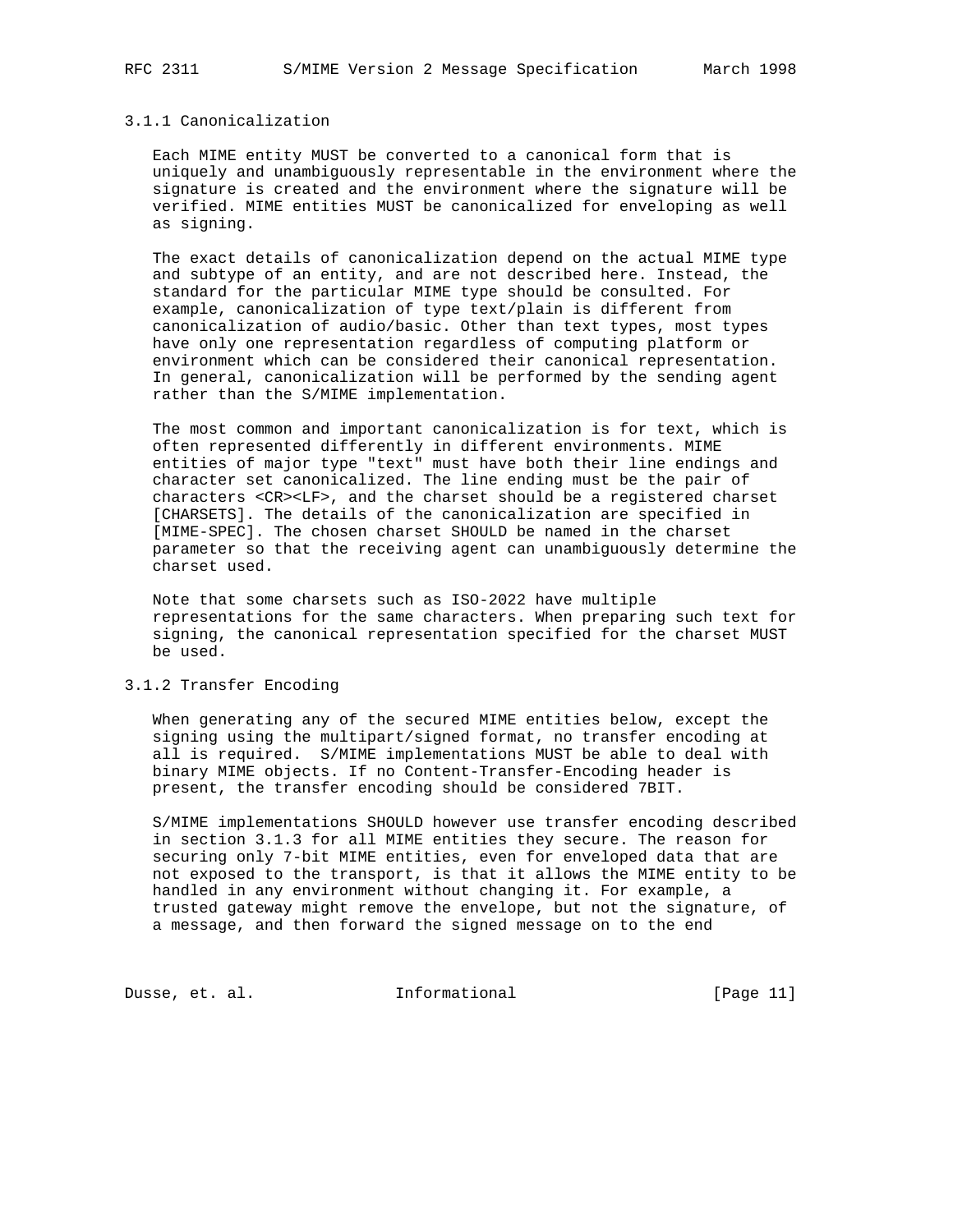recipient so that they can verify the signatures directly. If the transport internal to the site is not 8-bit clean, such as on a wide-area network with a single mail gateway, verifying the signature will not be possible unless the original MIME entity was only 7-bit data.

# 3.1.3 Transfer Encoding for Signing Using multipart/signed

 If a multipart/signed entity is EVER to be transmitted over the standard Internet SMTP infrastructure or other transport that is constrained to 7-bit text, it MUST have transfer encoding applied so that it is represented as 7-bit text. MIME entities that are 7-bit data already need no transfer encoding. Entities such as 8-bit text and binary data can be encoded with quoted-printable or base-64 transfer encoding.

 The primary reason for the 7-bit requirement is that the Internet mail transport infrastructure cannot guarantee transport of 8-bit or binary data. Even though many segments of the transport infrastructure now handle 8-bit and even binary data, it is sometimes not possible to know whether the transport path is 8-bit clear. If a mail message with 8-bit data were to encounter a message transfer agent that can not transmit 8-bit or binary data, the agent has three options, none of which are acceptable for a clear-signed message:

- The agent could change the transfer encoding; this would invalidate the signature.
- The agent could transmit the data anyway, which would most likely result in the 8th bit being corrupted; this too would invalidate the signature.
- The agent could return the message to the sender.

 [MIME-SECURE] prohibits an agent from changing the transfer encoding of the first part of a multipart/signed message. If a compliant agent that can not transmit 8-bit or binary data encounters a multipart/signed message with 8-bit or binary data in the first part, it would have to return the message to the sender as undeliverable.

### 3.1.4 Sample Canonical MIME Entity

 This example shows a multipart/mixed message with full transfer encoding. This message contains a text part and an attachment. The sample message text includes characters that are not US-ASCII and thus must be transfer encoded. Though not shown here, the end of each line is <CR><LF>. The line ending of the MIME headers, the text, and transfer encoded parts, all must be <CR><LF>.

Note that this example is not of an S/MIME message.

Dusse, et. al. 1nformational [Page 12]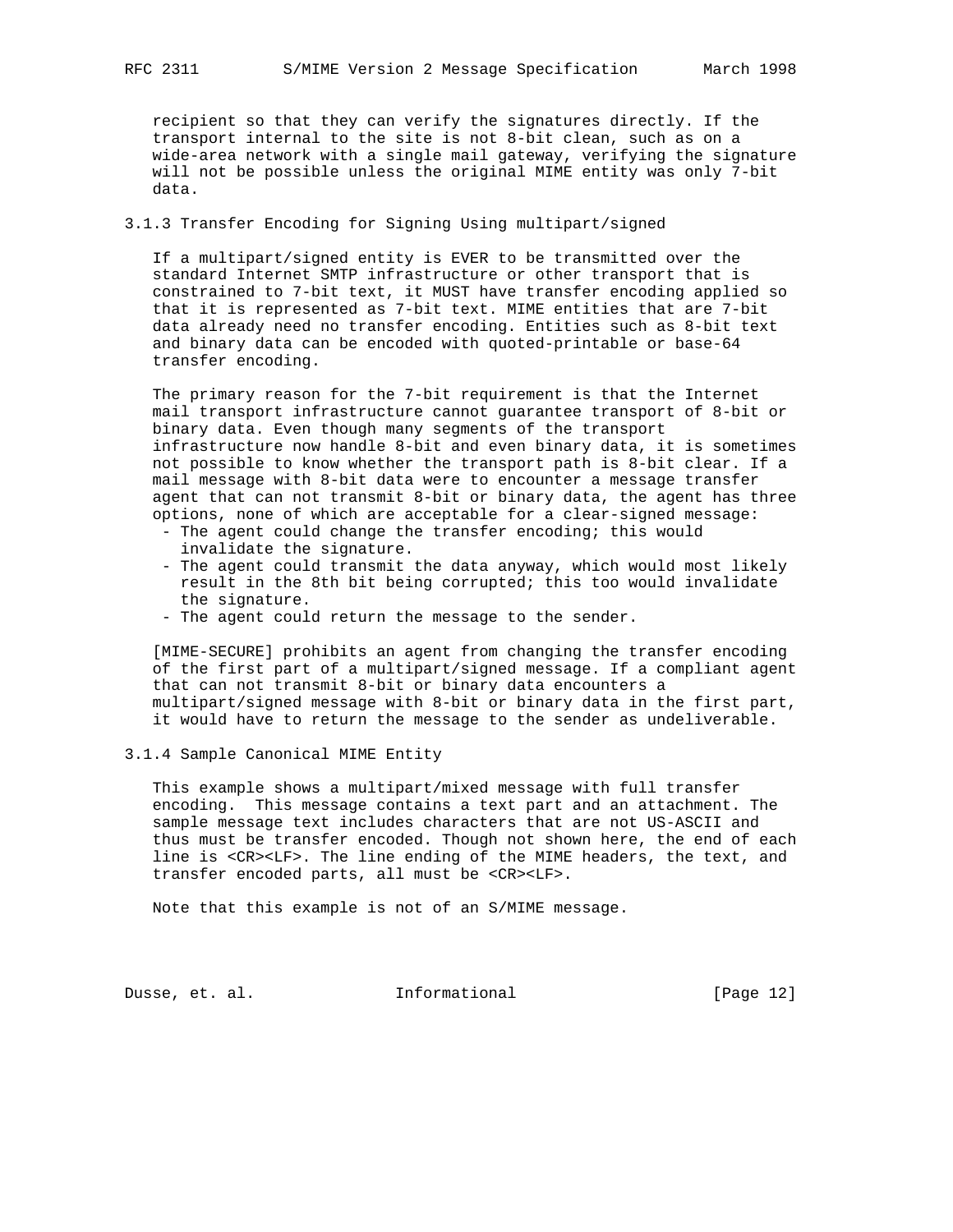Content-Type: multipart/mixed; boundary=bar

 --bar Content-Type: text/plain; charset=iso-8859-1 Content-Transfer-Encoding: quoted-printable

=A1Hola Michael!

How do you like the new S/MIME specification?

 I agree. It's generally a good idea to encode lines that begin with From=20because some mail transport agents will insert a greater than (>) sign, thus invalidating the signature.

 Also, in some cases it might be desirable to encode any =20 trailing whitespace that occurs on lines in order to ensure =20 that the message signature is not invalidated when passing =20 a gateway that modifies such whitespace (like BITNET). =20

 --bar Content-Type: image/jpeg Content-Transfer-Encoding: base64

 iQCVAwUBMJrRF2N9oWBghPDJAQE9UQQAtl7LuRVndBjrk4EqYBIb3h5QXIX/LC// jJV5bNvkZIGPIcEmI5iFd9boEgvpirHtIREEqLQRkYNoBActFBZmh9GC3C041WGq uMbrbxc+nIs1TIKlA08rVi9ig/2Yh7LFrK5Ein57U/W72vgSxLhe/zhdfolT9Brn  $HOXEA44b+EI=$ 

--bar--

3.2 The application/pkcs7-mime Type

 The application/pkcs7-mime type is used to carry PKCS #7 objects of several types including envelopedData and signedData. The details of constructing these entities is described in subsequent sections. This section describes the general characteristics of the application/pkcs7-mime type.

 This MIME type always carries a single PKCS #7 object. The PKCS #7 object must always be BER encoding of the ASN.1 syntax describing the object. The contentInfo field of the carried PKCS #7 object always contains a MIME entity that is prepared as described in section 3.1. The contentInfo field must never be empty.

 Since PKCS #7 objects are binary data, in most cases base-64 transfer encoding is appropriate, in particular when used with SMTP transport. The transfer encoding used depends on the transport through which the object is to be sent, and is not a characteristic of the MIME type.

Dusse, et. al. 10 Informational 1999 [Page 13]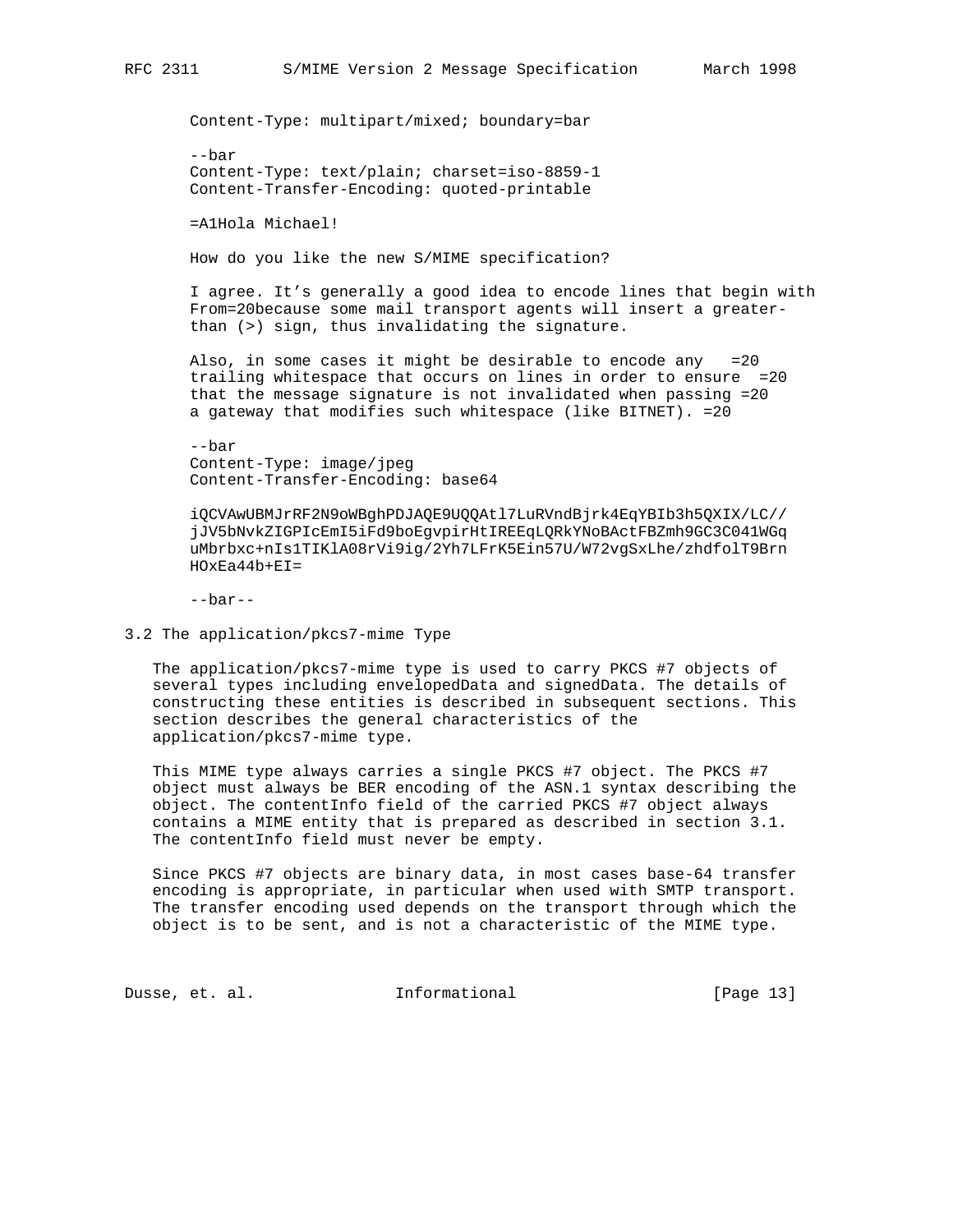Note that this discussion refers to the transfer encoding of the PKCS #7 object or "outside" MIME entity. It is completely distinct from, and unrelated to, the transfer encoding of the MIME entity secured by the PKCS #7 object, the "inside" object, which is described in section 3.1.

 Because there are several types of application/pkcs7-mime objects, a sending agent SHOULD do as much as possible to help a receiving agent know about the contents of the object without forcing the receiving agent to decode the ASN.1 for the object. The MIME headers of all application/pkcs7-mime objects SHOULD include the optional "smime type" parameter, as described in the following sections.

### 3.2.1 The name and filename Parameters

 For the application/pkcs7-mime, sending agents SHOULD emit the optional "name" parameter to the Content-Type field for compatibility with older systems. Sending agents SHOULD also emit the optional Content-Disposition field [CONTDISP] with the "filename" parameter. If a sending agent emits the above parameters, the value of the parameters SHOULD be a file name with the appropriate extension:

| MIME Type                                                                 | File Extension |
|---------------------------------------------------------------------------|----------------|
| application/pkcs7-mime<br>(signedData, envelopedData)                     | .p7m           |
| application/pkcs7-mime<br>(degenerate signedData<br>"certs-only" message) | .p7c           |
| application/pkcs7-signature                                               | .p7s           |
| application/pkcs10                                                        | .p10           |

 In addition, the file name SHOULD be limited to eight characters followed by a three letter extension. The eight character filename base can be any distinct name; the use of the filename base "smime" SHOULD be used to indicate that the MIME entity is associated with S/MIME.

 Including a file name serves two purposes. It facilitates easier use of S/MIME objects as files on disk. It also can convey type information across gateways. When a MIME entity of type application/pkcs7-mime (for example) arrives at a gateway that has no special knowledge of S/MIME, it will default the entity's MIME type to application/octet-stream and treat it as a generic attachment, thus losing the type information. However, the suggested filename for

Dusse, et. al. 10. Informational 1. [Page 14]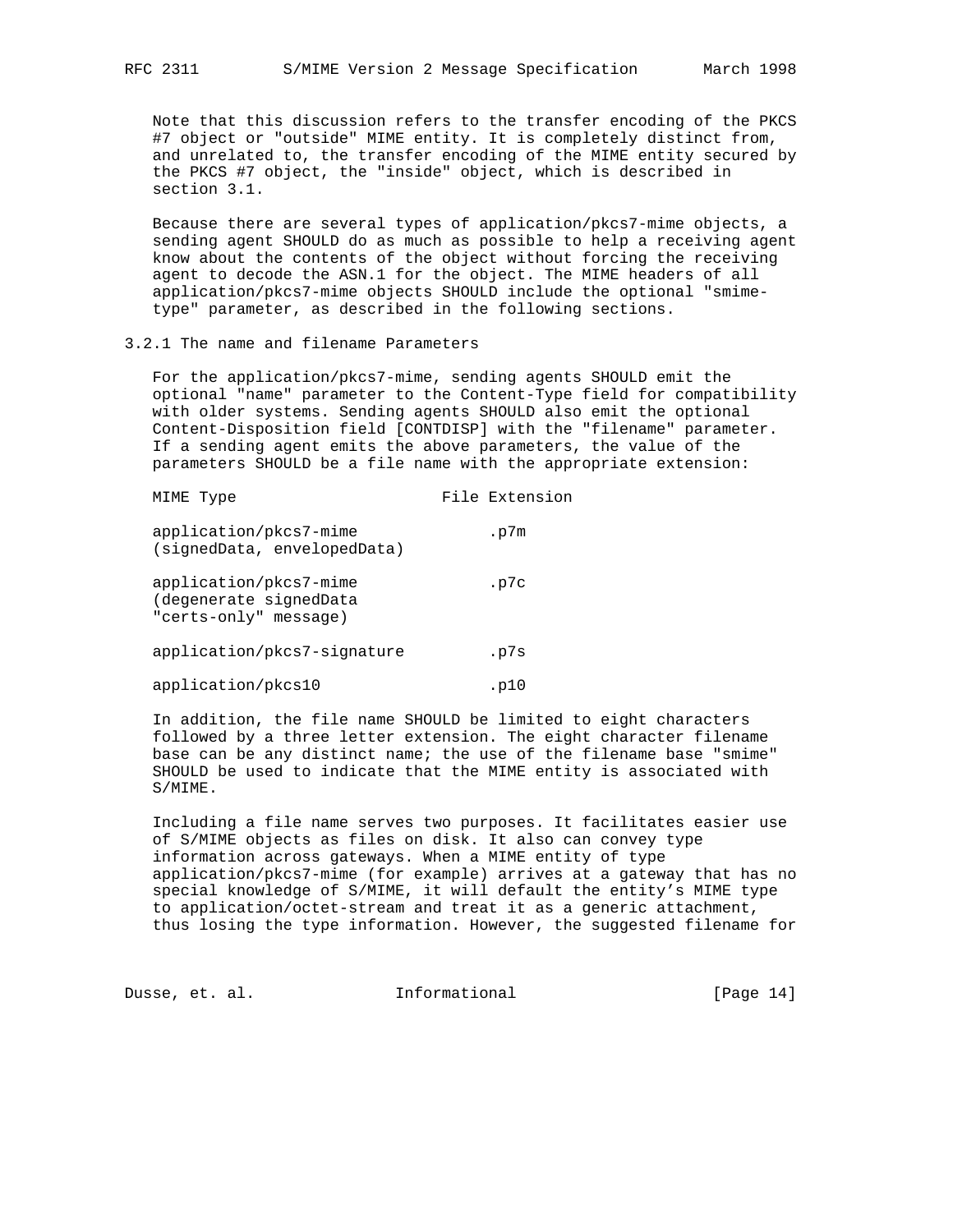an attachment is often carried across a gateway. This often allows the receiving systems to determine the appropriate application to hand the attachment off to, in this case a stand-alone S/MIME processing application. Note that this mechanism is provided as a convenience for implementations in certain environments. A proper S/MIME implementation MUST use the MIME types and MUST NOT rely on the file extensions.

3.3 Creating an Enveloped-only Message

 This section describes the format for enveloping a MIME entity without signing it.

- Step 1. The MIME entity to be enveloped is prepared according to section 3.1.
- Step 2. The MIME entity and other required data is processed into a PKCS #7 object of type envelopedData.
- Step 3. The PKCS #7 object is inserted into an application/pkcs7 mime MIME entity.

 The smime-type parameter for enveloped-only messages is "enveloped data". The file extension for this type of message is ".p7m".

A sample message would be:

 Content-Type: application/pkcs7-mime; smime-type=enveloped-data; name=smime.p7m Content-Transfer-Encoding: base64 Content-Disposition: attachment; filename=smime.p7m

 rfvbnj756tbBghyHhHUujhJhjH77n8HHGT9HG4VQpfyF467GhIGfHfYT6 7n8HHGghyHhHUujhJh4VQpfyF467GhIGfHfYGTrfvbnjT6jH7756tbB9H f8HHGTrfvhJhjH776tbB9HG4VQbnj7567GhIGfHfYT6ghyHhHUujpfyF4 0GhIGfHfQbnj756YT64V

3.4 Creating a Signed-only Message

 There are two formats for signed messages defined for S/MIME: application/pkcs7-mime and SignedData, and multipart/signed. In general, the multipart/signed form is preferred for sending, and receiving agents SHOULD be able to handle both.

3.4.1 Choosing a Format for Signed-only Messages

 There are no hard-and-fast rules when a particular signed-only format should be chosen because it depends on the capabilities of all the

Dusse, et. al. 10. Informational 1. [Page 15]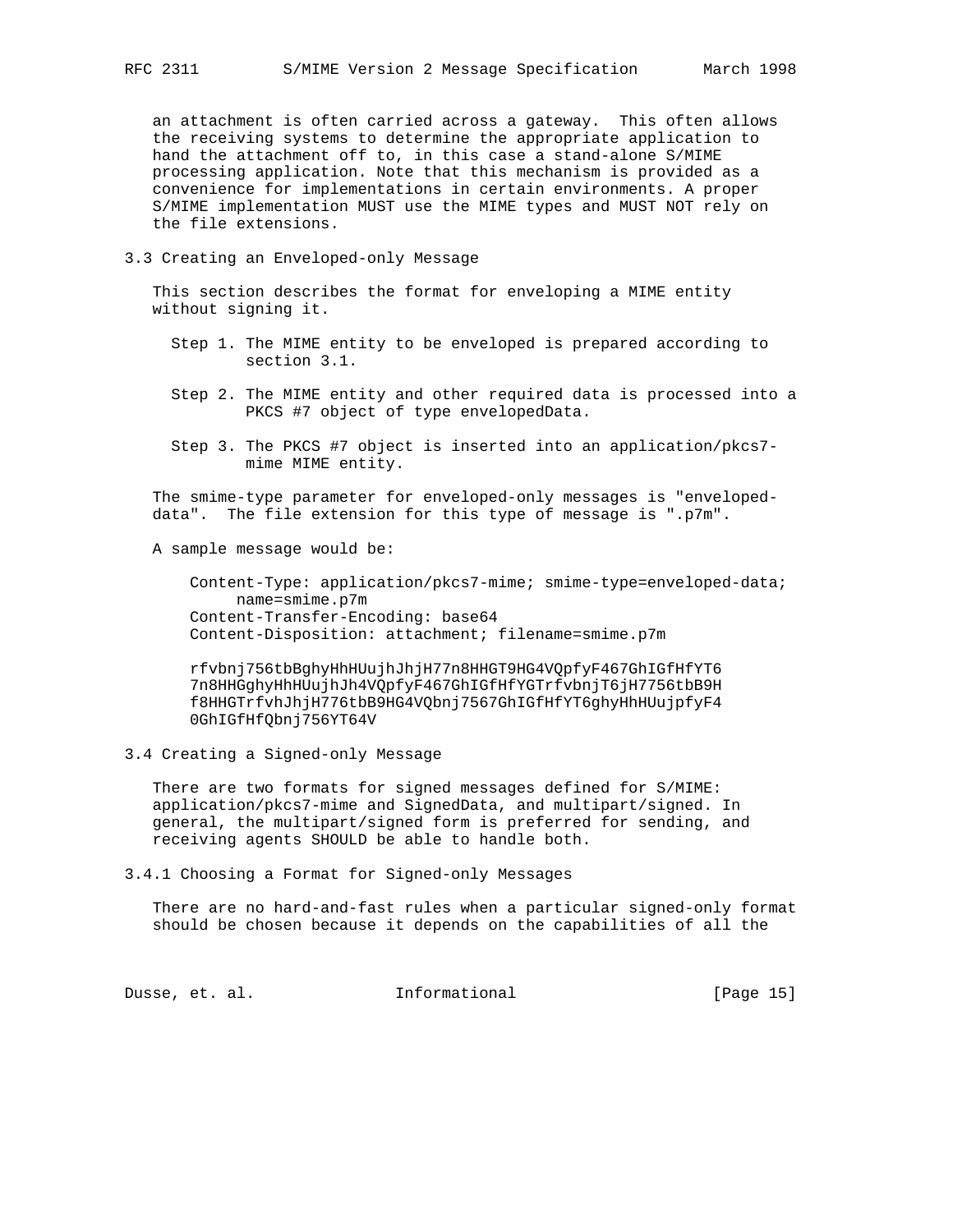receivers and the relative importance of receivers with S/MIME facilities being able to verify the signature versus the importance of receivers without S/MIME software being able to view the message.

 Messages signed using the multipart/signed format can always be viewed by the receiver whether they have S/MIME software or not. They can also be viewed whether they are using a MIME-native user agent or they have messages translated by a gateway. In this context, "be viewed" means the ability to process the message essentially as if it were not a signed message, including any other MIME structure the message might have.

 Messages signed using the signedData format cannot be viewed by a recipient unless they have S/MIME facilities. However, if they have S/MIME facilities, these messages can always be verified if they were not changed in transit.

3.4.2 Signing Using application/pkcs7-mime and SignedData

 This signing format uses the application/pkcs7-mime MIME type. The steps to create this format are:

Step 1. The MIME entity is prepared according to section 3.1

- Step 2. The MIME entity and other required data is processed into a PKCS #7 object of type signedData
- Step 3. The PKCS #7 object is inserted into an application/pkcs7-mime MIME entity

 The smime-type parameter for messages using application/pkcs7-mime and SignedData is "signed-data". The file extension for this type of message is ".p7m".

A sample message would be:

 Content-Type: application/pkcs7-mime; smime-type=signed-data; name=smime.p7m Content-Transfer-Encoding: base64 Content-Disposition: attachment; filename=smime.p7m

 567GhIGfHfYT6ghyHhHUujpfyF4f8HHGTrfvhJhjH776tbB9HG4VQbnj7 77n8HHGT9HG4VQpfyF467GhIGfHfYT6rfvbnj756tbBghyHhHUujhJhjH HUujhJh4VQpfyF467GhIGfHfYGTrfvbnjT6jH7756tbB9H7n8HHGghyHh 6YT64V0GhIGfHfQbnj75

Dusse, et. al. 1nformational 1999 [Page 16]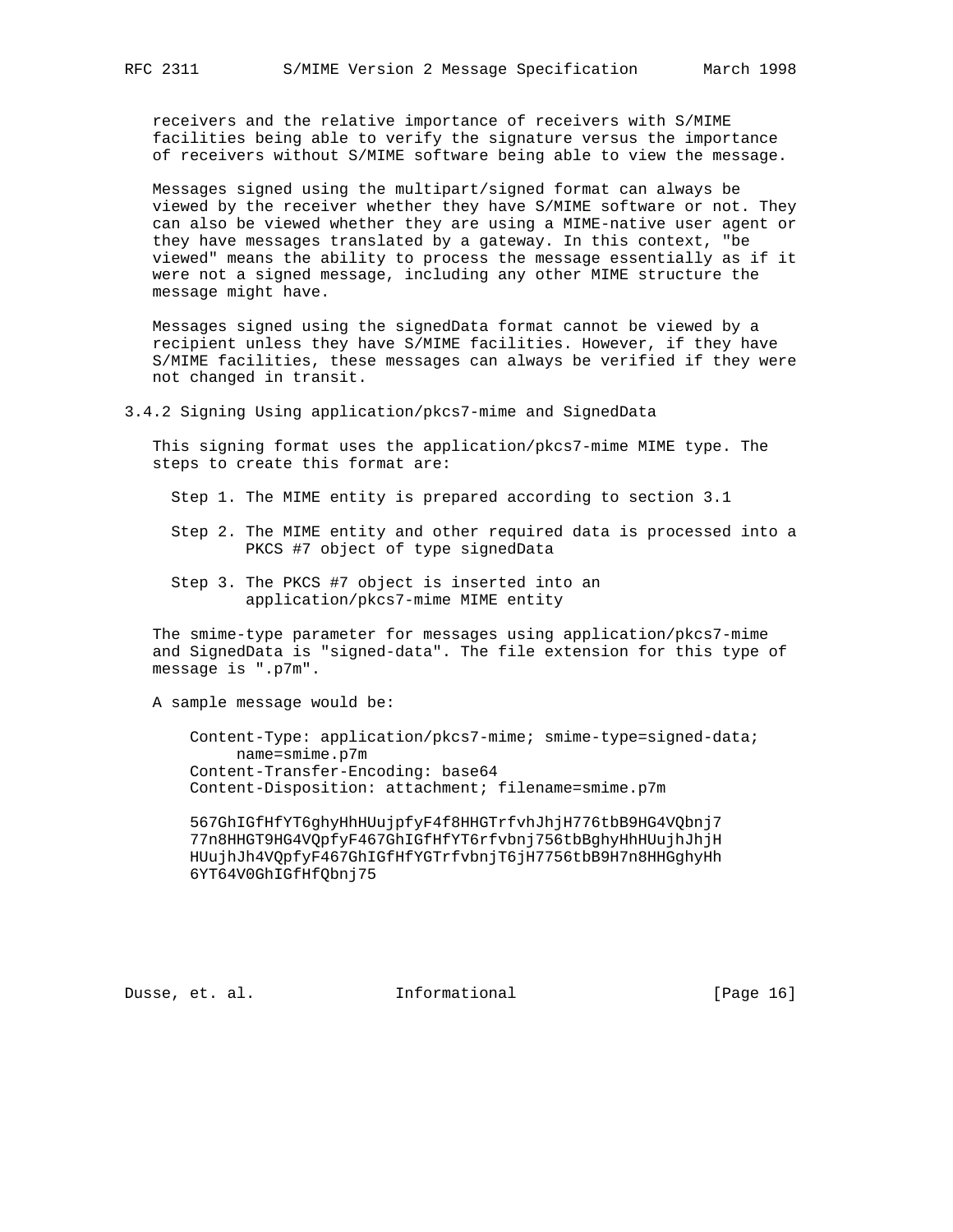3.4.3 Signing Using the multipart/signed Format

 This format is a clear-signing format. Recipients without any S/MIME or PKCS processing facilities are able to view the message. It makes use of the multipart/signed MIME type described in [MIME-SECURE]. The multipart/signed MIME type has two parts. The first part contains the MIME entity that is to be signed; the second part contains the signature, which is a PKCS #7 detached signature.

3.4.3.1 The application/pkcs7-signature MIME Type

 This MIME type always contains a single PKCS #7 object of type signedData. The contentInfo field of the PKCS #7 object must be empty. The signerInfos field contains the signatures for the MIME entity. The details of the registered type are given in Appendix D.

 The file extension for signed-only messages using application/pkcs7 signature is ".p7s".

- 3.4.3.2 Creating a multipart/signed Message
	- Step 1. The MIME entity to be signed is prepared according to section 3.1, taking special care for clear-signing.
	- Step 2. The MIME entity is presented to PKCS #7 processing in order to obtain an object of type signedData with an empty contentInfo field.
	- Step 3. The MIME entity is inserted into the first part of a multipart/signed message with no processing other than that described in section 3.1.
	- Step 4. Transfer encoding is applied to the detached signature and it is inserted into a MIME entity of type application/pkcs7-signature
	- Step 5. The MIME entity of the application/pkcs7-signature is inserted into the second part of the multipart/signed entity

 The multipart/signed Content type has two required parameters: the protocol parameter and the micalg parameter.

 The protocol parameter MUST be "application/pkcs7-signature". Note that quotation marks are required around the protocol parameter because MIME requires that the "/" character in the parameter value MUST be quoted.

Dusse, et. al. **Informational** [Page 17]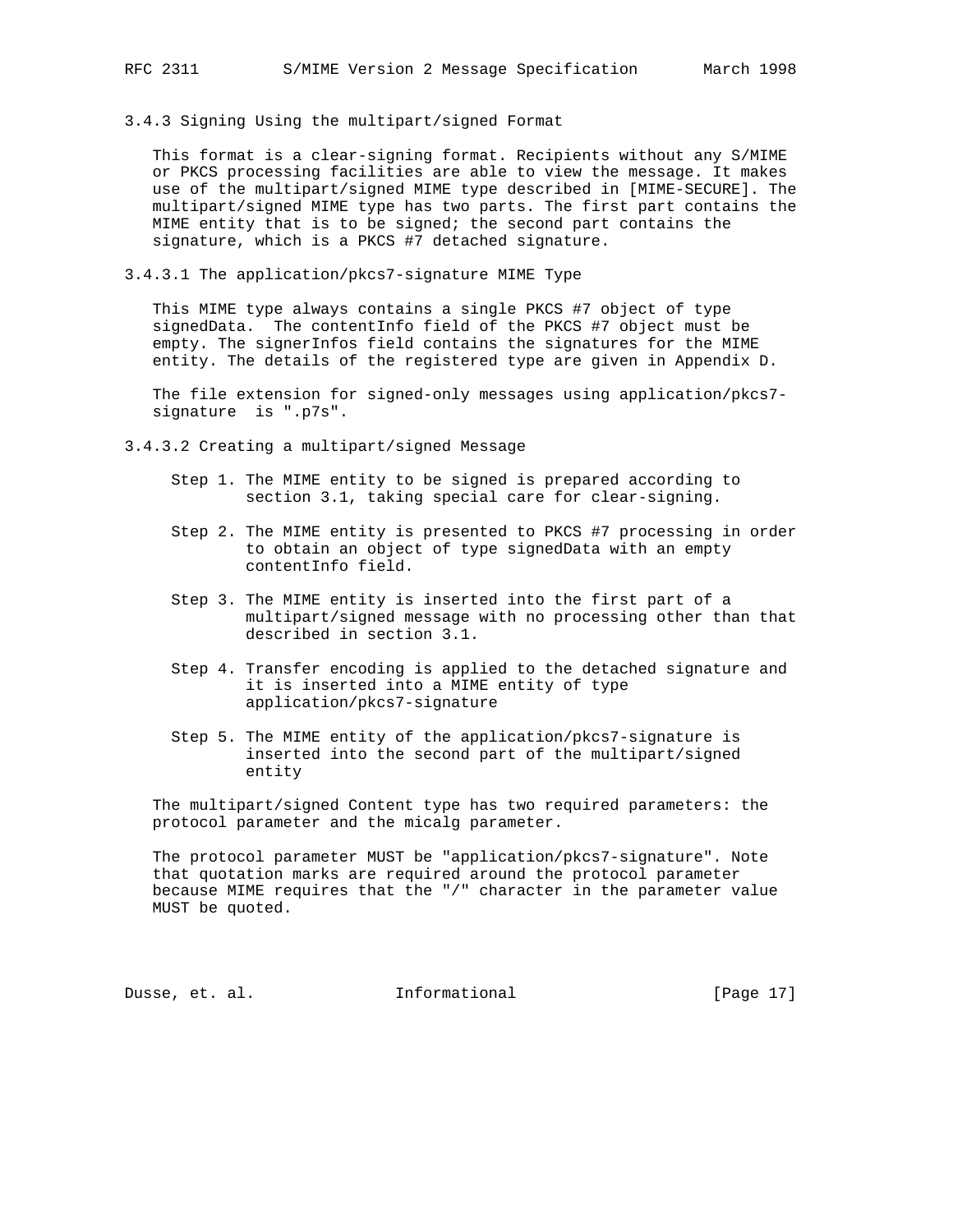The micalg parameter allows for one-pass processing when the signature is being verified. The value of the micalg parameter is dependent on the message digest algorithm used in the calculation of the Message Integrity Check. The value of the micalg parameter SHOULD be one of the following:

| Algorithm used | Value   |
|----------------|---------|
|                |         |
| MD5            | md 5    |
| $SHA-1$        | sha1    |
| any other      | unknown |

 (Historical note: some early implementations of S/MIME emitted and expected "rsa-md5" and "rsa-sha1" for the micalg parameter.) Receiving agents SHOULD be able to recover gracefully from a micalg parameter value that they do not recognize.

3.4.3.3 Sample multipart/signed Message

 Content-Type: multipart/signed; protocol="application/pkcs7-signature"; micalg=sha1; boundary=boundary42

 --boundary42 Content-Type: text/plain

This is a clear-signed message.

 --boundary42 Content-Type: application/pkcs7-signature; name=smime.p7s Content-Transfer-Encoding: base64 Content-Disposition: attachment; filename=smime.p7s

 ghyHhHUujhJhjH77n8HHGTrfvbnj756tbB9HG4VQpfyF467GhIGfHfYT6 4VQpfyF467GhIGfHfYT6jH77n8HHGghyHhHUujhJh756tbB9HGTrfvbnj n8HHGTrfvhJhjH776tbB9HG4VQbnj7567GhIGfHfYT6ghyHhHUujpfyF4 7GhIGfHfYT64VQbnj756

--boundary42--

3.5 Signing and Encrypting

 To achieve signing and enveloping, any of the signed-only and encrypted-only formats may be nested. This is allowed because the above formats are all MIME entities, and because they all secure MIME entities.

Dusse, et. al. 1nformational 1999 [Page 18]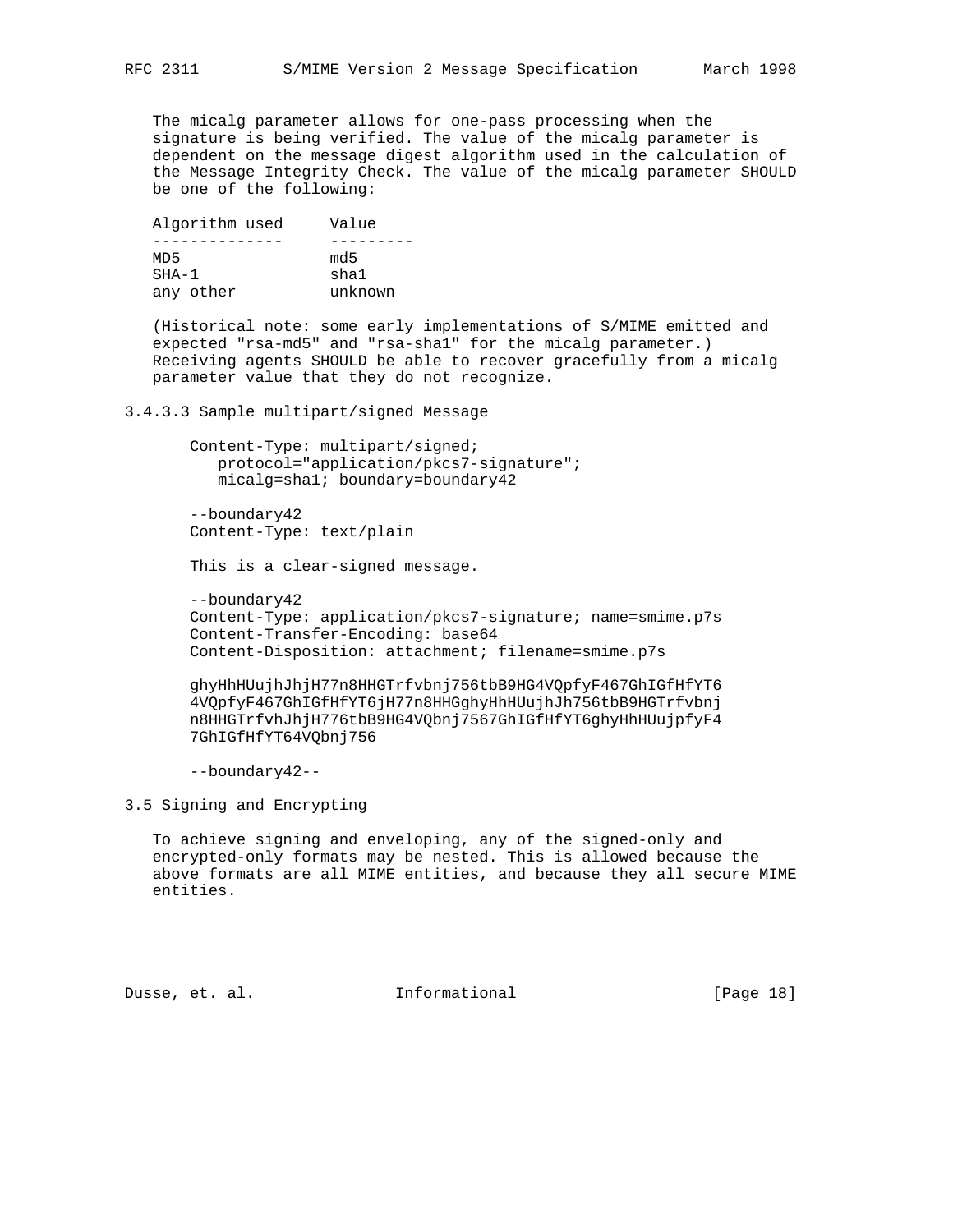An S/MIME implementation MUST be able to receive and process arbitrarily nested S/MIME within reasonable resource limits of the recipient computer.

 It is possible to either sign a message first, or to envelope the message first. It is up to the implementor and the user to choose. When signing first, the signatories are then securely obscured by the enveloping. When enveloping first the signatories are exposed, but it is possible to verify signatures without removing the enveloping. This may be useful in an environment were automatic signature verification is desired, as no private key material is required to verify a signature.

3.6 Creating a Certificates-only Message

 The certificates only message or MIME entity is used to transport certificates, such as in response to a registration request. This format can also be used to convey CRLs.

- Step 1. The certificates are made available to the PKCS #7 generating process which creates a PKCS #7 object of type signedData. The contentInfo and signerInfos fields must be empty.
- Step 2. The PKCS #7 signedData object is enclosed in an application/pkcs7-mime MIME entity

 The smime-type parameter for a certs-only message is "certs-only". The file extension for this type of message is ".p7c".

3.7 Creating a Registration Request

 A typical application which allows a user to generate cryptographic information has to submit that information to a certification authority, who transforms it into a certificate. PKCS #10 describes a syntax for certification requests. The application/pkcs10 body type MUST be used to transfer a PKCS #10 certification request.

 The details of certification requests and the process of obtaining a certificate are beyond the scope of this memo. Instead, only the format of data used in application/pkcs10 is defined.

3.7.1 Format of the application/pkcs10 Body

 PKCS #10 defines the ASN.1 type CertificationRequest for use in submitting a certification request. Therefore, when the MIME content type application/pkcs10 is used, the body MUST be a CertificationRequest, encoded using the Basic Encoding Rules (BER).

Dusse, et. al. 1nformational 1915 [Page 19]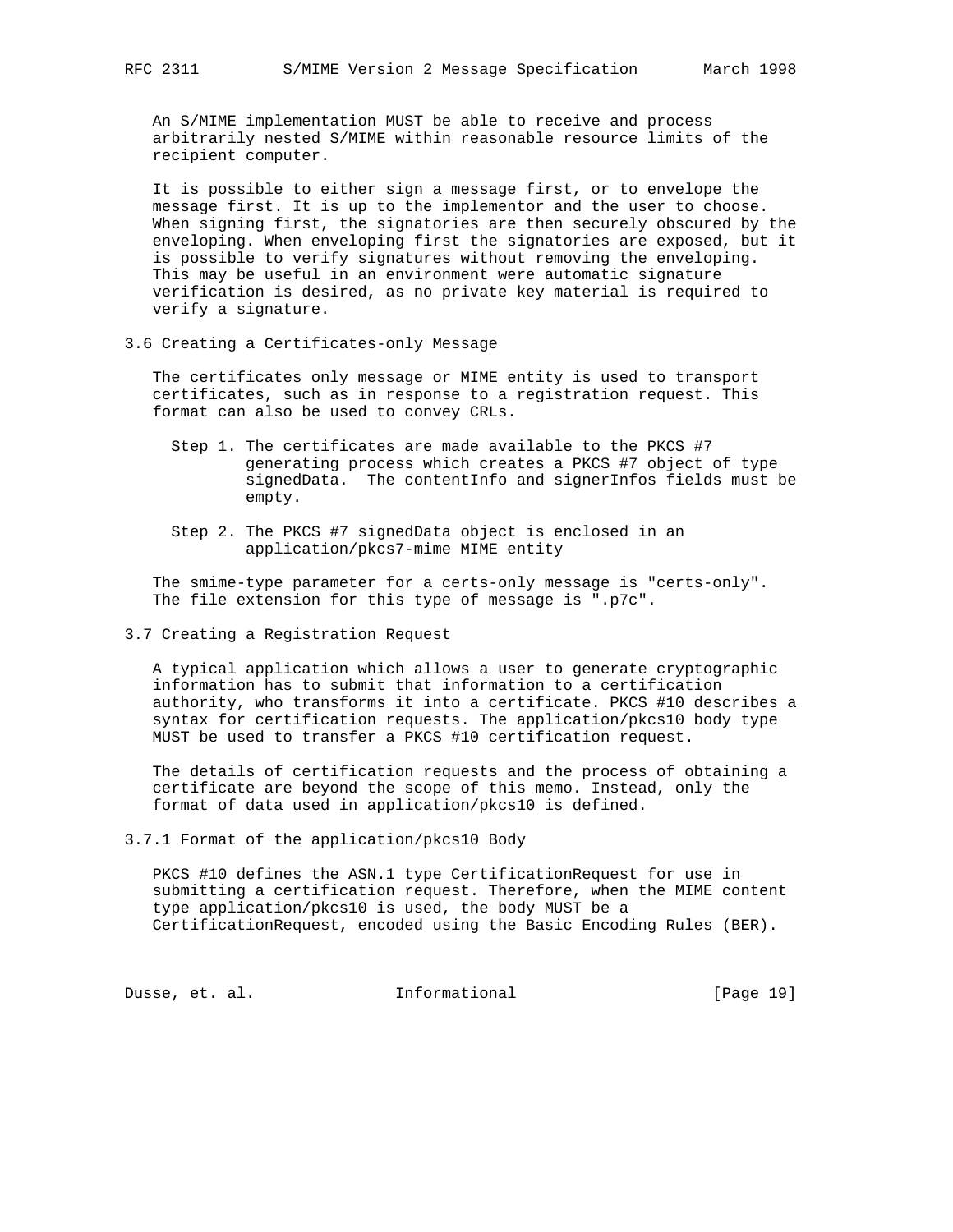Although BER is specified, instead of the more restrictive DER, a typical application will use DER since the CertificationRequest's CertificationRequestInfo has to be DER-encoded in order to be signed. A robust application SHOULD output DER, but allow BER or DER on input.

 Data produced by BER or DER is 8-bit, but many transports are limited to 7-bit data. Therefore, a suitable 7-bit Content-Transfer-Encoding SHOULD be applied. The base64 Content-Transfer-Encoding SHOULD be used with application/pkcs10, although any 7-bit transfer encoding may work.

3.7.2 Sending and Receiving an application/pkcs10 Body Part

 For sending a certificate-signing request, the application/pkcs10 message format MUST be used to convey a PKCS #10 certificate-signing request. Note that for sending certificates and CRLs messages without any signed content, the application/pkcs7-mime message format MUST be used to convey a degenerate PKCS #7 signedData "certs-only" message.

 To send an application/pkcs10 body, the application generates the cryptographic information for the user. The details of the cryptographic information are beyond the scope of this memo.

- Step 1. The cryptographic information is placed within a PKCS #10 CertificationRequest.
- Step 2. The CertificationRequest is encoded according to BER or DER (typically, DER).
- Step 3. As a typical step, the DER-encoded CertificationRequest is also base64 encoded so that it is 7-bit data suitable for transfer in SMTP. This then becomes the body of an application/pkcs10 body part.

The result might look like this:

 Content-Type: application/pkcs10; name=smime.p10 Content-Transfer-Encoding: base64 Content-Disposition: attachment; filename=smime.p10

 rfvbnj756tbBghyHhHUujhJhjH77n8HHGT9HG4VQpfyF467GhIGfHfYT6 7n8HHGghyHhHUujhJh4VQpfyF467GhIGfHfYGTrfvbnjT6jH7756tbB9H f8HHGTrfvhJhjH776tbB9HG4VQbnj7567GhIGfHfYT6ghyHhHUujpfyF4 0GhIGfHfQbnj756YT64V

 A typical application only needs to send a certification request. It is a certification authority that has to receive and process the

Dusse, et. al. 1nformational [Page 20]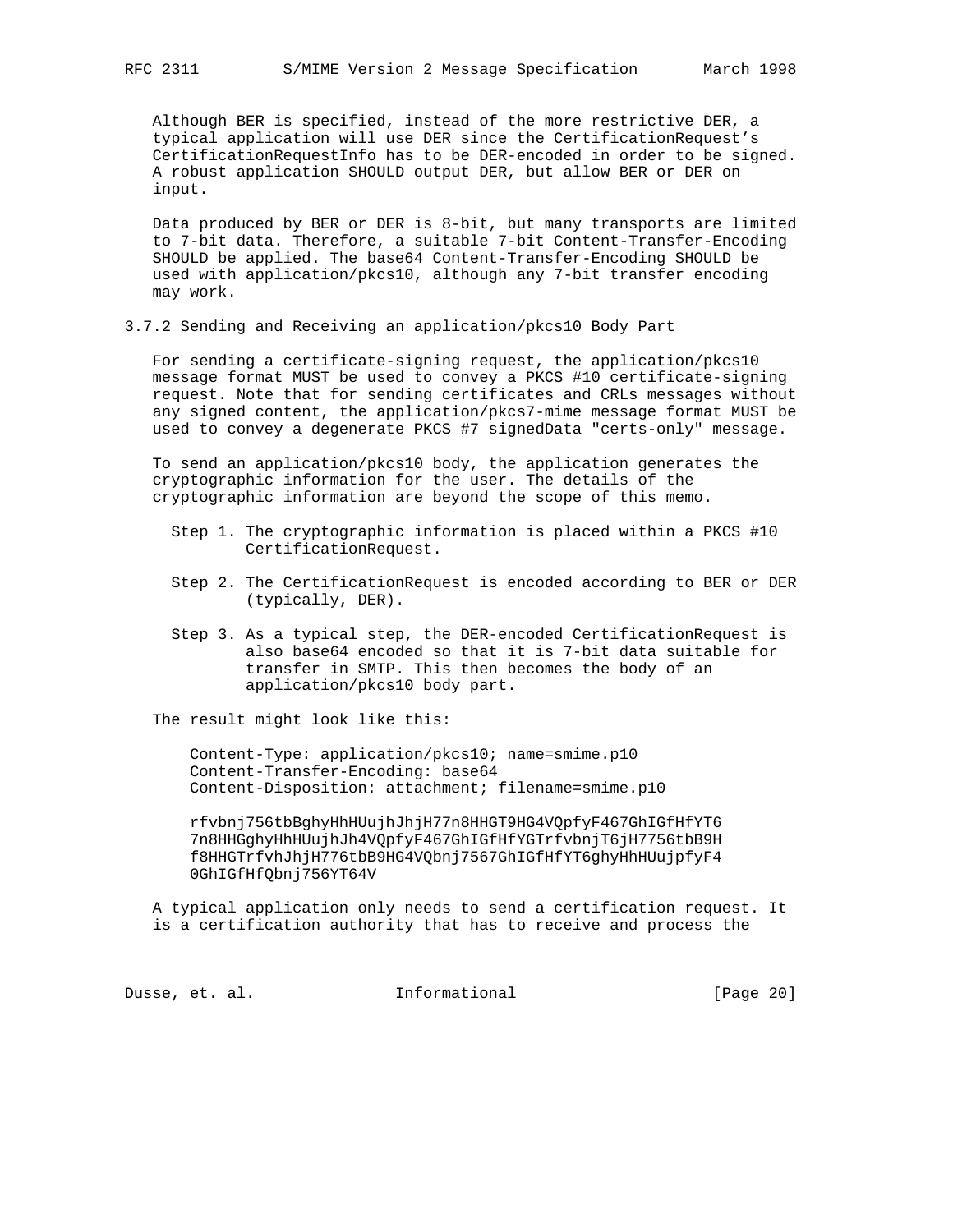request. The steps for recovering the CertificationRequest from the message are straightforward but are not presented here. The procedures for processing the certification request are beyond the scope of this document.

# 3.8 Identifying an S/MIME Message

 Because S/MIME takes into account interoperation in non-MIME environments, several different mechanisms are employed to carry the type information, and it becomes a bit difficult to identify S/MIME messages. The following table lists criteria for determining whether or not a message is an S/MIME message. A message is considered an S/MIME message if it matches any below.

 The file suffix in the table below comes from the "name" parameter in the content-type header, or the "filename" parameter on the content disposition header. These parameters that give the file suffix are not listed below as part of the parameter section.

 MIME type: application/pkcs7-mime parameters: any file suffix: any

 MIME type: application/pkcs10 parameters: any file suffix: any

 MIME type: multipart/signed parameters: protocol="application/pkcs7-signature" file suffix: any

 MIME type: application/octet-stream parameters: any file suffix: p7m, p7s, aps, p7c, p10

### 4. Certificate Processing

 A receiving agent MUST provide some certificate retrieval mechanism in order to gain access to certificates for recipients of digital envelopes. This memo does not cover how S/MIME agents handle certificates, only what they do after a certificate has been validated or rejected. S/MIME certification issues are covered in a different document.

 At a minimum, for initial S/MIME deployment, a user agent could automatically generate a message to an intended recipient requesting that recipient's certificate in a signed return message. Receiving and sending agents SHOULD also provide a mechanism to allow a user to

Dusse, et. al. 1nformational [Page 21]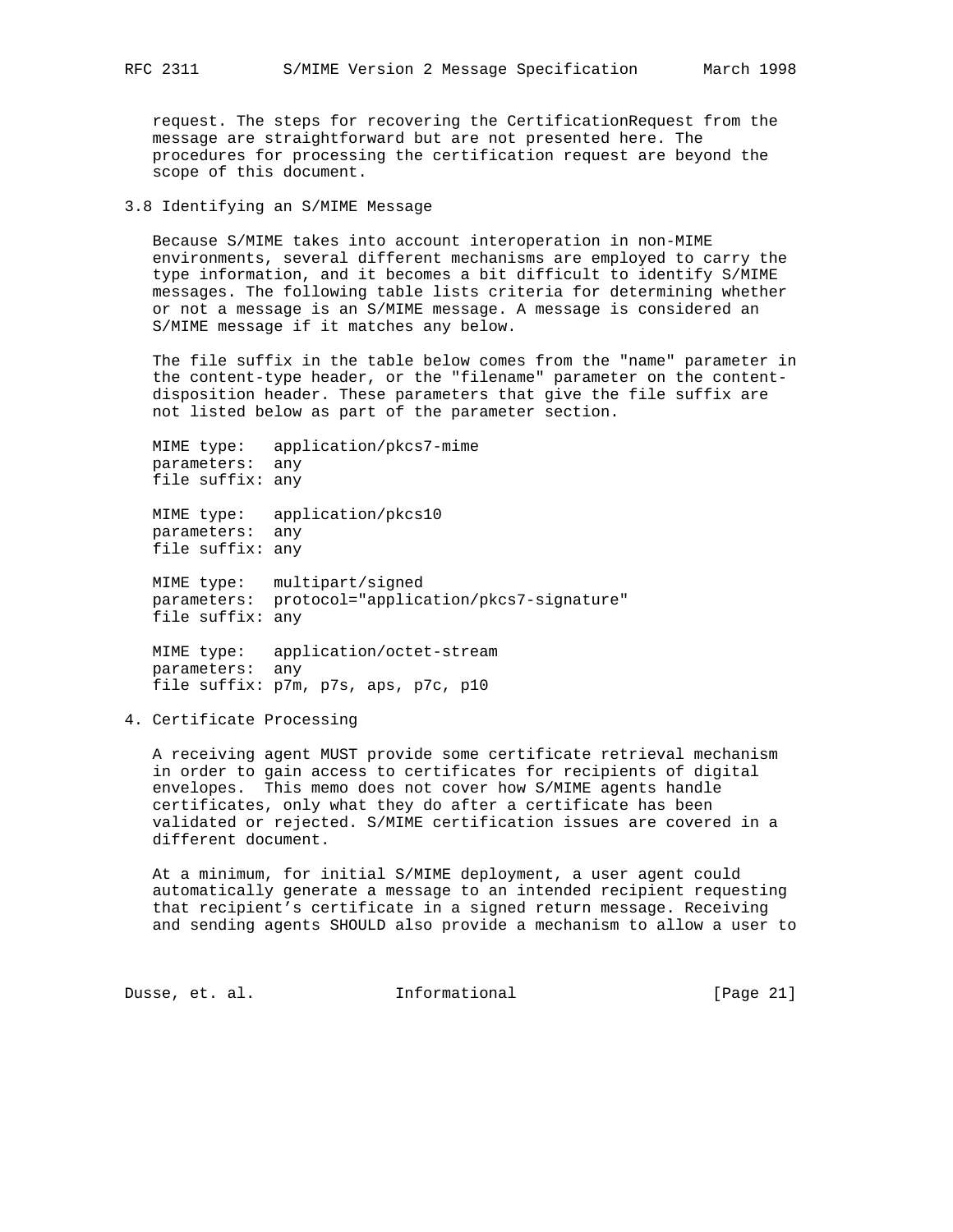"store and protect" certificates for correspondents in such a way so as to guarantee their later retrieval.

#### 4.1 Key Pair Generation

 An S/MIME agent or some related administrative utility or function MUST be capable of generating RSA key pairs on behalf of the user. Each key pair MUST be generated from a good source of non deterministic random input and protected in a secure fashion.

 A user agent SHOULD generate RSA key pairs at a minimum key size of 768 bits and a maximum key size of 1024 bits. A user agent MUST NOT generate RSA key pairs less than 512 bits long. Some agents created in the United States have chosen to create 512 bit keys in order to get more advantageous export licenses. However, 512 bit keys are considered by many to be cryptographically insecure.

 Implementors should be aware that multiple (active) key pairs may be associated with a single individual. For example, one key pair may be used to support confidentiality, while a different key pair may be used for authentication.

5. Security Considerations

 This entire memo discusses security. Security issues not covered in other parts of the memo include:

 40-bit encryption is considered weak by most cryptographers. Using weak cryptography in S/MIME offers little actual security over sending plaintext. However, other features of S/MIME, such as the specification of tripleDES and the ability to announce stronger cryptographic capabilities to parties with whom you communicate, allow senders to create messages that use strong encryption. Using weak cryptography is never recommended unless the only alternative is no cryptography. When feasible, sending and receiving agents should inform senders and recipients the relative cryptographic strength of messages.

 It is impossible for most software or people to estimate the value of a message. Further, it is impossible for most software or people to estimate the actual cost of decrypting a message that is encrypted with a key of a particular size. Further, it is quite difficult to determine the cost of a failed decryption if a recipient cannot decode a message. Thus, choosing between different key sizes (or choosing whether to just use plaintext) is also impossible. However, decisions based on these criteria are made all the time, and therefore this memo gives a framework for using those estimates in choosing algorithms.

Dusse, et. al. **Informational** [Page 22]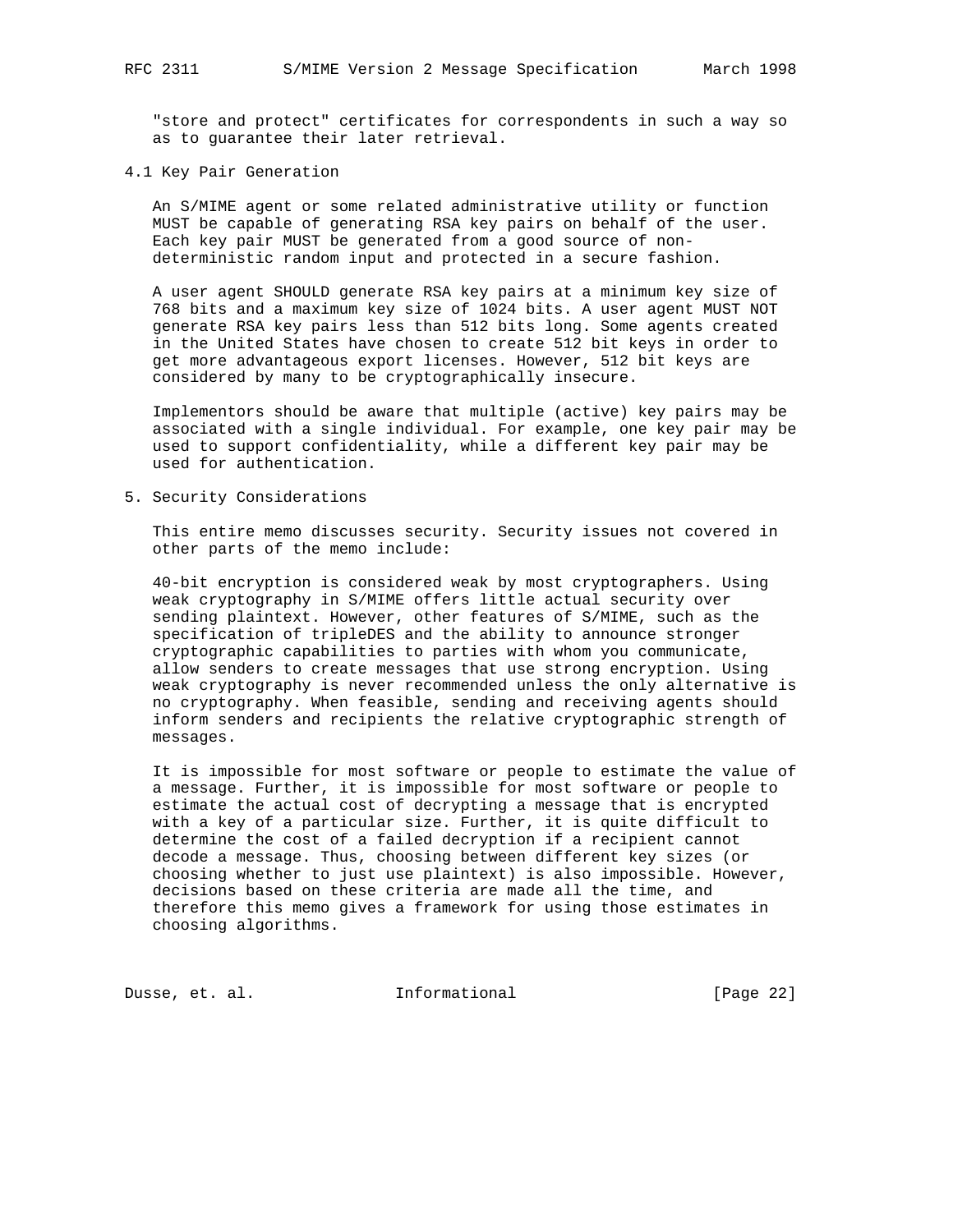If a sending agent is sending the same message using different strengths of cryptography, an attacker watching the communications channel can determine the contents of the strongly-encrypted message by decrypting the weakly-encrypted version. In other words, a sender should not send a copy of a message using weaker cryptography than they would use for the original of the message.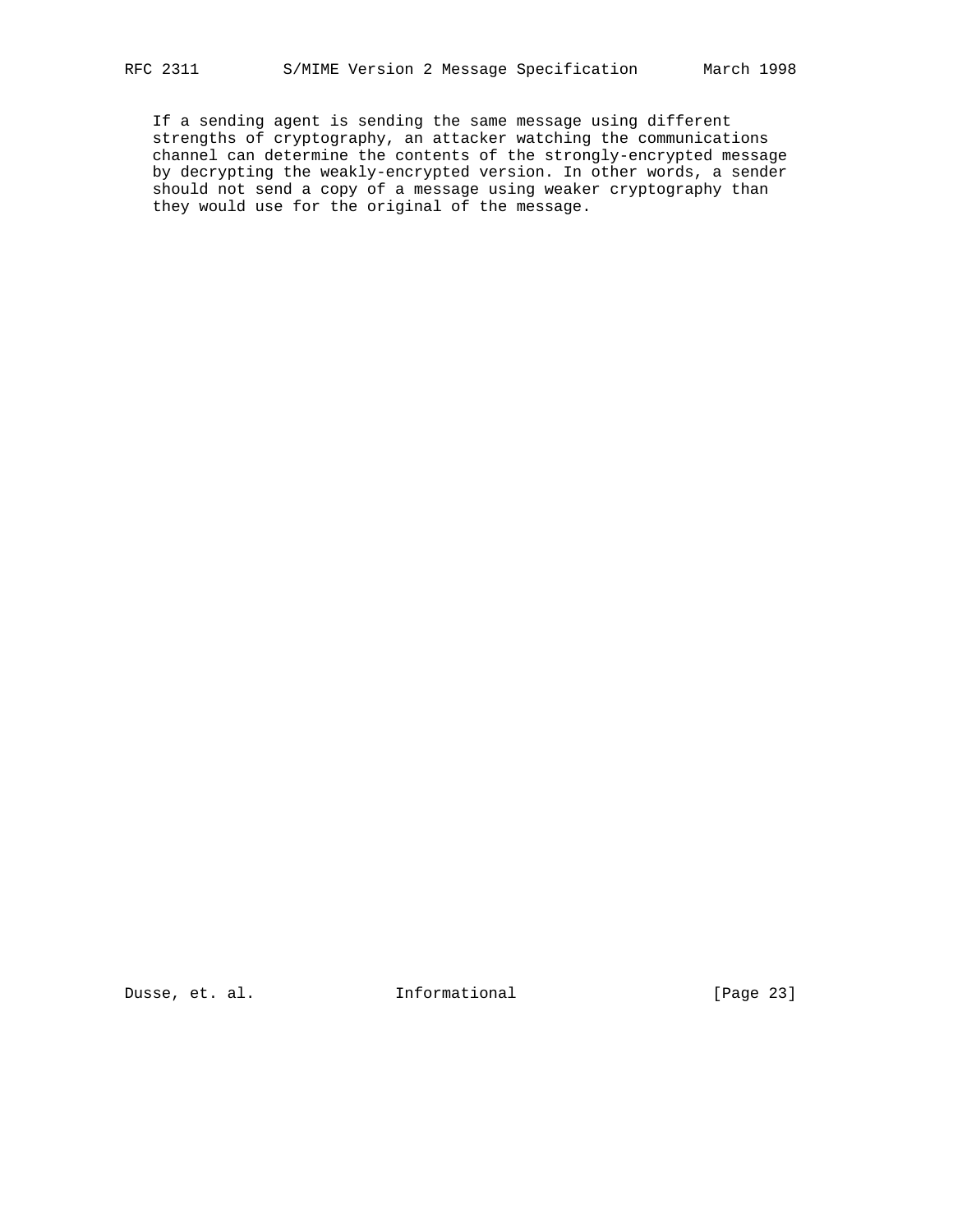```
RFC 2311 S/MIME Version 2 Message Specification March 1998
A. Object Identifiers and Syntax
    The syntax for SMIMECapability is:
    SMIMECapability ::= SEQUENCE {
       capabilityID OBJECT IDENTIFIER,
       parameters OPTIONAL ANY DEFINED BY capabilityID }
    SMIMECapabilities ::= SEQUENCE OF SMIMECapability
A.1 Content Encryption Algorithms
RC2-CBC OBJECT IDENTIFIER ::=
 \{iso(1) member-body(2) us(840) rsadsi(113549) encryptionAlgorithm(3) 2}
For the effective-key-bits (key size) greater than 32 and less than
256, the RC2-CBC algorithm parameters are encoded as:
RC2-CBC parameter ::= SEQUENCE {
 rc2ParameterVersion INTEGER,
 iv OCTET STRING (8)}
For the effective-key-bits of 40, 64, and 128, the
rc2ParameterVersion values are 160, 120, 58 respectively.
DES-EDE3-CBC OBJECT IDENTIFIER ::=
\{iso(1) member-body(2) us(840) rsadsi(113549) encryptionAlgorithm(3) 7}
For DES-CBC and DES-EDE3-CBC, the parameter should be encoded as:
CBCParameter :: IV
where IV ::= OCTET STRING -- 8 octets.
A.2 Digest Algorithms
md5 OBJECT IDENTIFIER ::=
 \{iso(1) member-body(2) us(840) rsadsi(113549) digestAlgorithm(2) 5}
sha-1 OBJECT IDENTIFIER ::=
{s(1) identified-organization(3) oiw(14) secsig(3) algorithm(2) 26}
A.3 Asymmetric Encryption Algorithms
rsaEncryption OBJECT IDENTIFIER ::=
\{iso(1) member-body(2) us(840) rsadsi(113549) pkcs(1) pkcs-1(1) 1}
```
Dusse, et. al. **Informational** [Page 24]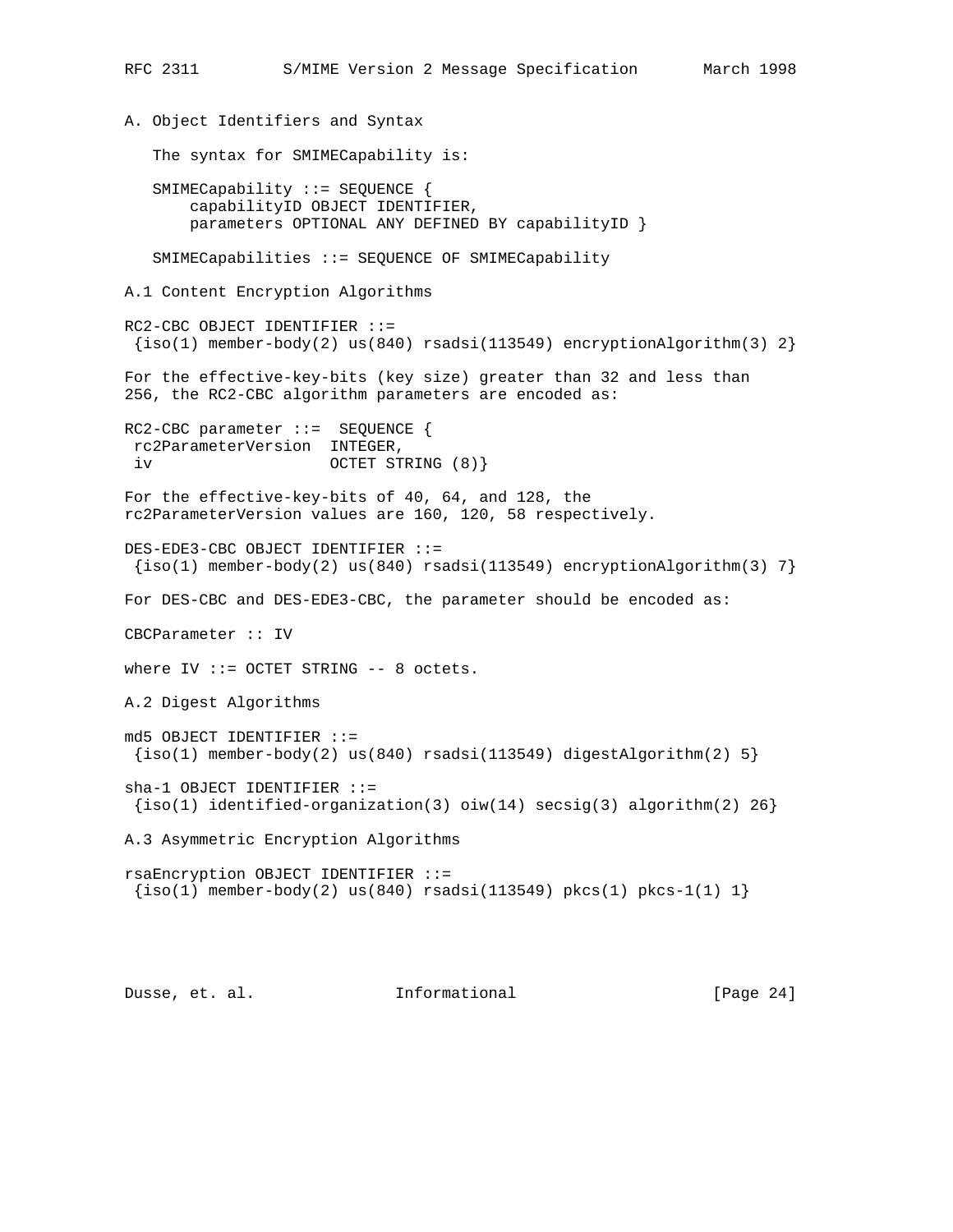```
rsa OBJECT IDENTIFIER ::=
     \{joint-iso-ccitt(2) ds(5) algorithm(8) encryptionAlgorithm(1) 1\}A.4 Signature Algorithms
md2WithRSAEncryption OBJECT IDENTIFIER ::=
     \{iso(1) member-body(2) us(840) rsadsi(113549) pkcs(1) pkcs-1(1) 2\}md5WithRSAEncryption OBJECT IDENTIFIER ::=
     \{iso(1) member-body(2) us(840) rsadsi(113549) pkcs(1) pkcs-1(1) 4\}sha-1WithRSAEncryption OBJECT IDENTIFIER ::=
     \{iso(1) member-body(2) us(840) rsadsi(113549) pkcs(1) pkcs-1(1) 5\}A.5 Signed Attributes
signingTime OBJECT IDENTIFIER ::=
     \{iso(1) member-body(2) us(840) rsadsi(113549) pkcs(1) pkcs-9(9) 5}
smimeCapabilities OBJECT IDENTIFIER ::=
    \{iso(1) member-body(2) us(840) rsadsi(113549) pkcs(1) pkcs-9(9) 15\}
```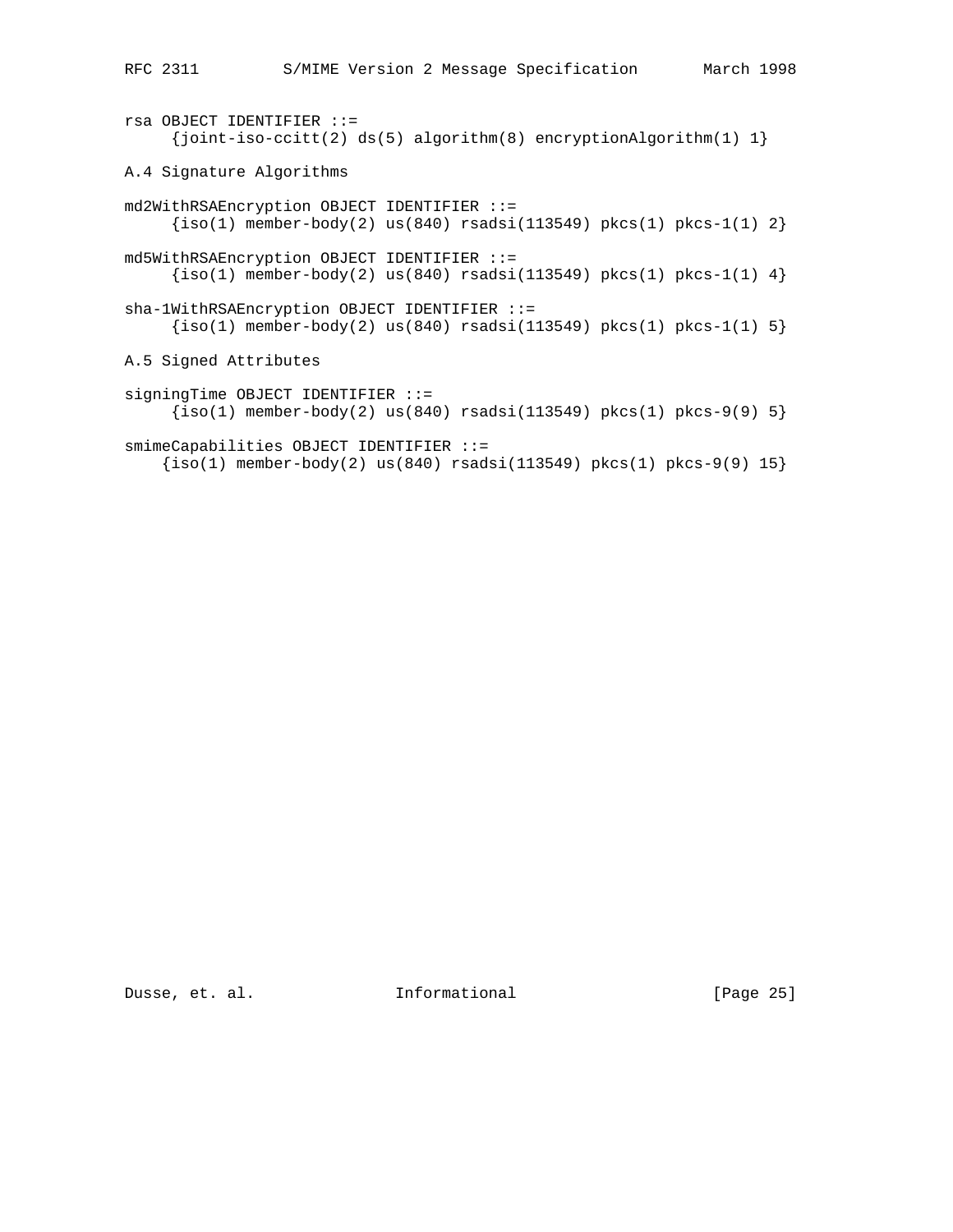B. References

 [3DES] W. Tuchman, "Hellman Presents No Shortcut Solutions To DES," IEEE Spectrum, v. 16, n. 7, July 1979, pp40-41.

 [CHARSETS] Character sets assigned by IANA. See <ftp://ftp.isi.edu/in-notes/iana/assignments/character-sets>.

 [CONTDISP] Troost, R., Dorner, S and K. Moore, "Communicating Presentation Information in Internet Messages: The Content- Disposition Header Field", RFC 2183, August 1997.

 [DES] ANSI X3.106, "American National Standard for Information Systems-Data Link Encryption," American National Standards Institute, 1983.

 [MD5] Rivest, R., "The MD5 Message Digest Algorithm", RFC 1321, April 1992.

[MIME-SPEC] The primary definition of MIME.

 Freed, N., and N. Borenstein, "MIME Part 1: Format of Internet Message Bodies", RFC 2045, November 1996.

 Freed, N., and N. Borenstein, "MIME Part 2: Media Types", RFC 2046, November 1996.

 Moore, K., "MIME Part 3: Message Header Extensions for Non-ASCII Text", RFC 2047, November 1996.

 Freed, N., Klensin, J., and J. Postel, "MIME Part 4: Registration Procedures", RFC 2048, November 1996.

 Freed, N., and N. Borenstein, "MIME Part 5: Conformance Criteria and Examples", RFC 2049, November 1996.

 [MIME-SECURE] Galvin, J., Murphy, S., Crocker, S., and N. Freed, "Security Multiparts for MIME: Multipart/Signed and Multipart/Encrypted", RFC 1847, October 1995.

 [MUSTSHOULD] Bradner, S., "Key words for use in RFCs to Indicate Requirement Levels", BCP 14, RFC 2119, March 1997.

 [PKCS-1] Kaliski, B., "PKCS #1: RSA Encryption Version 1.5", RFC 2313, March 1998.

 [PKCS-7] Kaliski, B., "PKCS #7: Cryptographic Message Syntax Version 1.5", RFC 2315, March 1998.

Dusse, et. al. 1nformational 1999 [Page 26]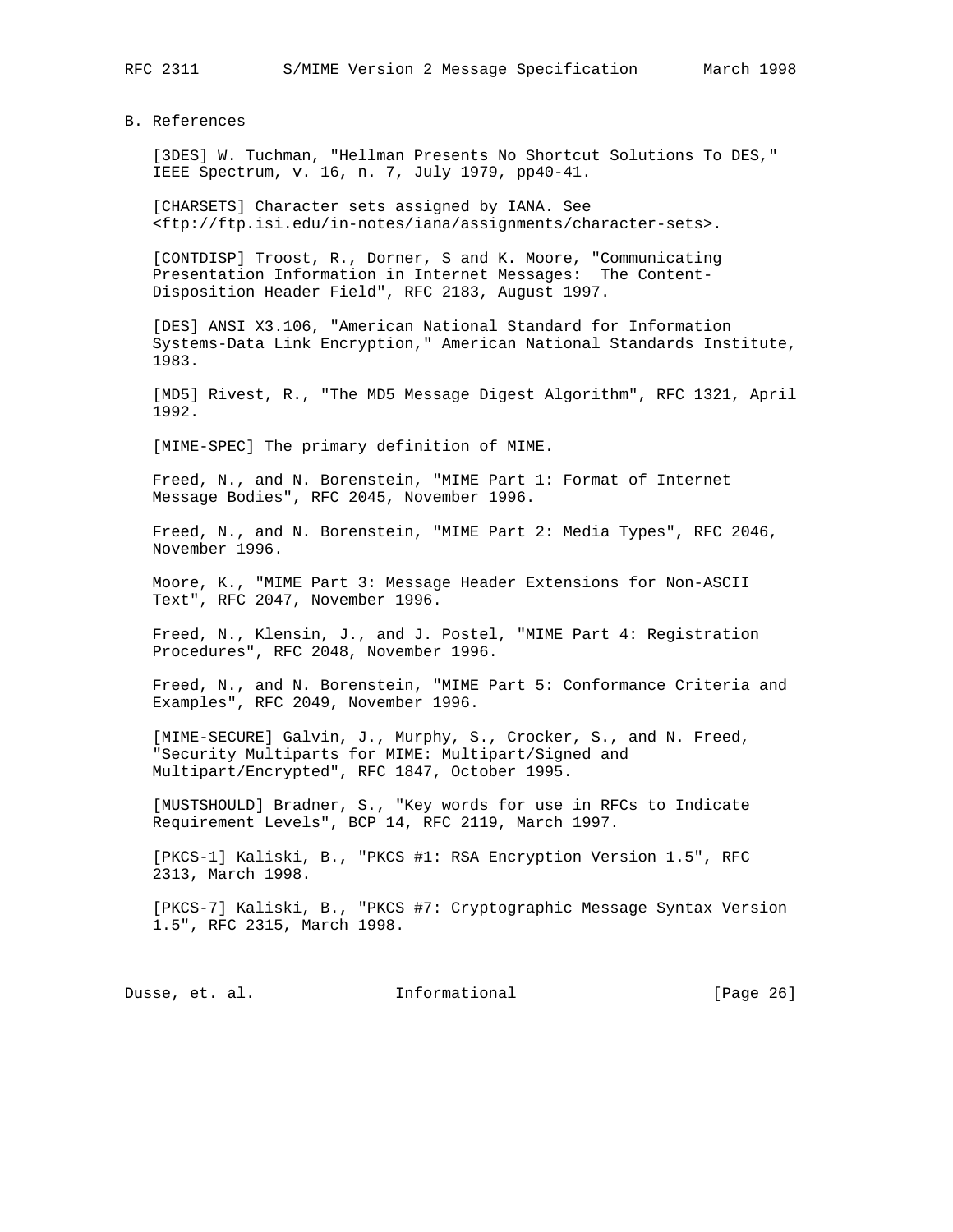[PKCS-10] Kaliski, B., "PKCS #10: Certification Request Syntax Version 1.5", RFC 2314, March 1998.

 [RC2] Rivest, R., "Description of the RC2(r) Encryption Algorithm", RFC 2268, January 1998.

 [SHA1] NIST FIPS PUB 180-1, "Secure Hash Standard," National Institute of Standards and Technology, U.S. Department of Commerce, DRAFT, 31 May 1994.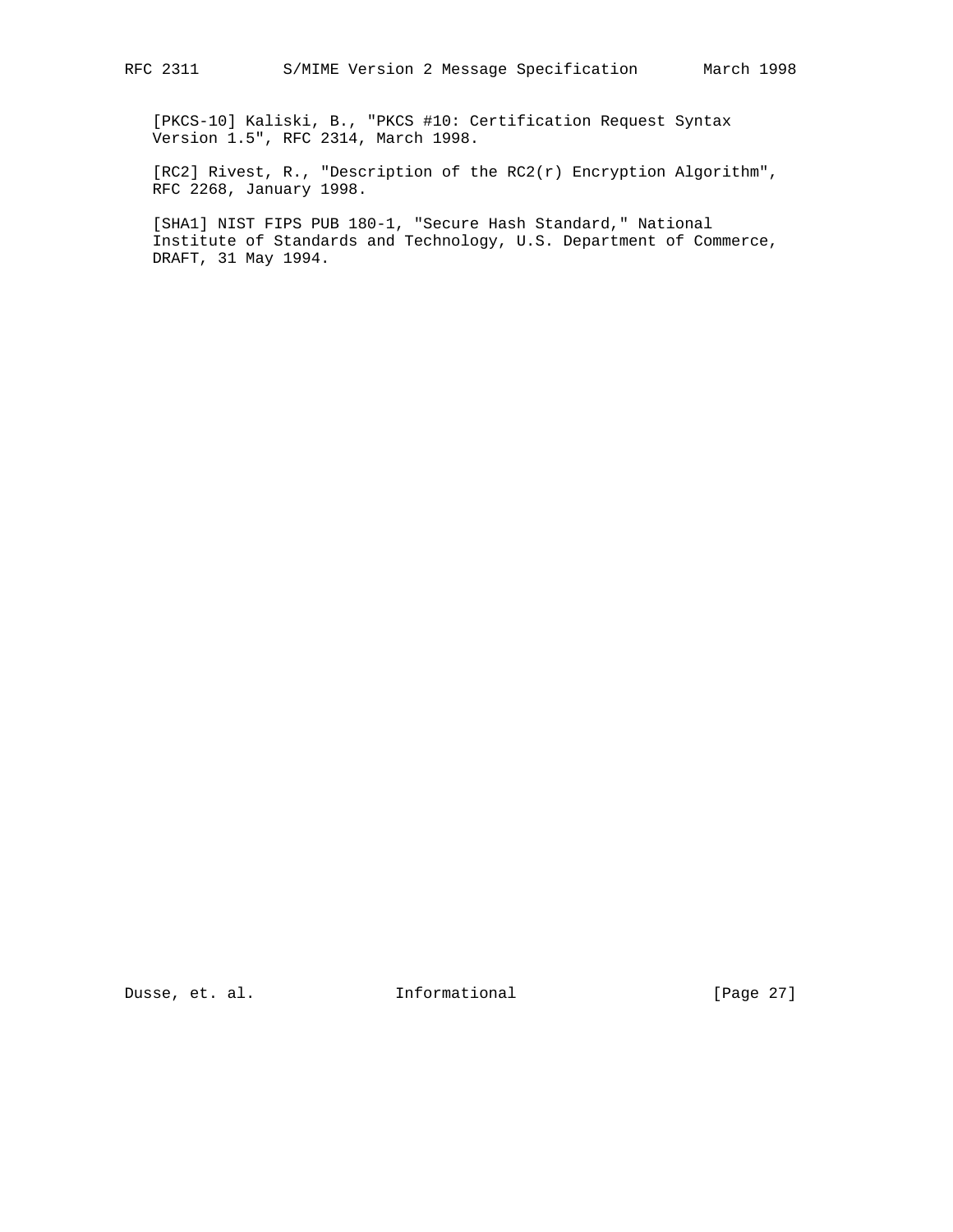## C. Compatibility with Prior Practice in S/MIME

 S/MIME was originally developed by RSA Data Security, Inc. Many developers implemented S/MIME agents before this document was published. All S/MIME receiving agents SHOULD make every attempt to interoperate with these earlier implementations of S/MIME.

#### C.1 Early MIME Types

 Some early implementations of S/MIME agents used the following MIME types:

 application/x-pkcs7-mime application/x-pkcs7-signature application/x-pkcs10

 In each case, the "x-" subtypes correspond to the subtypes described in this document without the "x-".

# C.2 Profiles

 Early S/MIME documentation had two profiles for encryption: "restricted" and "unrestricted". The difference between these profiles historically came about due to US Government export regulations, as described at the end of this section. It is expected that in the future, there will be few agents that only use the restricted profile.

 Briefly, the restricted profile required the ability to encrypt and decrypt using RSA's trade-secret RC2 algorithm in CBC mode with 40 bit keys. The unrestricted profile required the ability to encrypt and decrypt using RSA's trade-secret RC2 algorithm in CBC mode with 40-bit keys, and to encrypt and decrypt using tripleDES. The restricted profile also had non-mandatory suggestions for other algorithms, but these were not widely implemented.

 It is important to note that many current implementations of S/MIME use the restricted profile.

C.2.1 Historical Reasons for the Existence of Two Encryption Profiles

 Due to US Government export regulations, an S/MIME agent which supports a strong content encryption algorithm such as DES would not be freely exportable outside of North America. US software manufacturers have been compelled to incorporate an exportable or "restricted" content encryption algorithm in order to create a widely exportable version of their product. S/MIME agents created in the US and intended for US domestic use (or use under special State

Dusse, et. al. 1nformational 1999 [Page 28]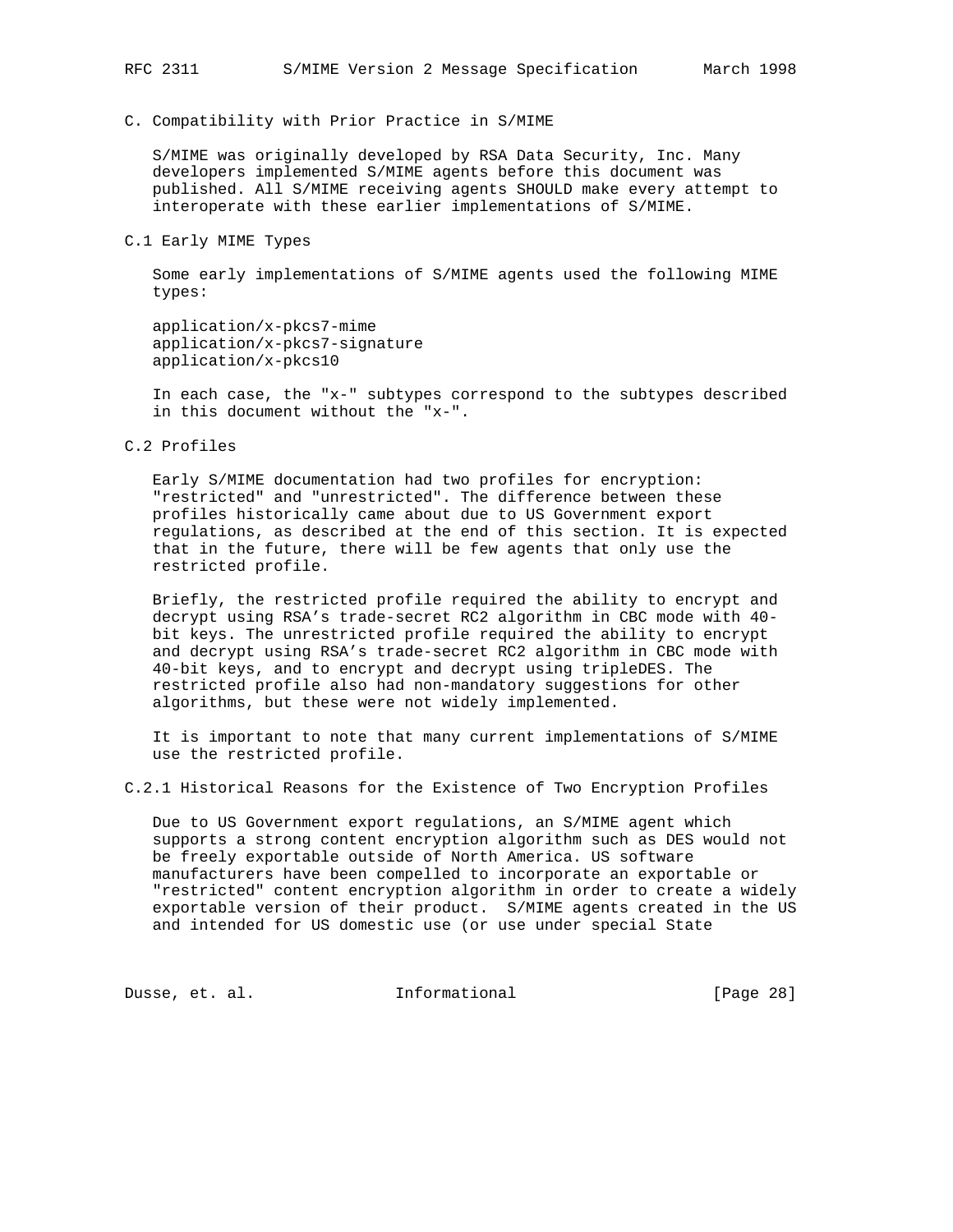Department export licenses) can utilize stronger, "unrestricted" content encryption. However, in order to achieve interoperability, such agents need to support whatever exportable algorithm is incorporated in restricted S/MIME agents.

 The RC2 symmetric encryption algorithm has been approved by the US Government for "expedited" export licensing at certain key sizes. Consequently, support for the RC2 algorithm in CBC mode is required for baseline interoperability in all S/MIME implementations. Support for other strong symmetric encryption algorithms such as RC5 CBC, DES CBC and DES EDE3-CBC for content encryption is strongly encouraged where possible.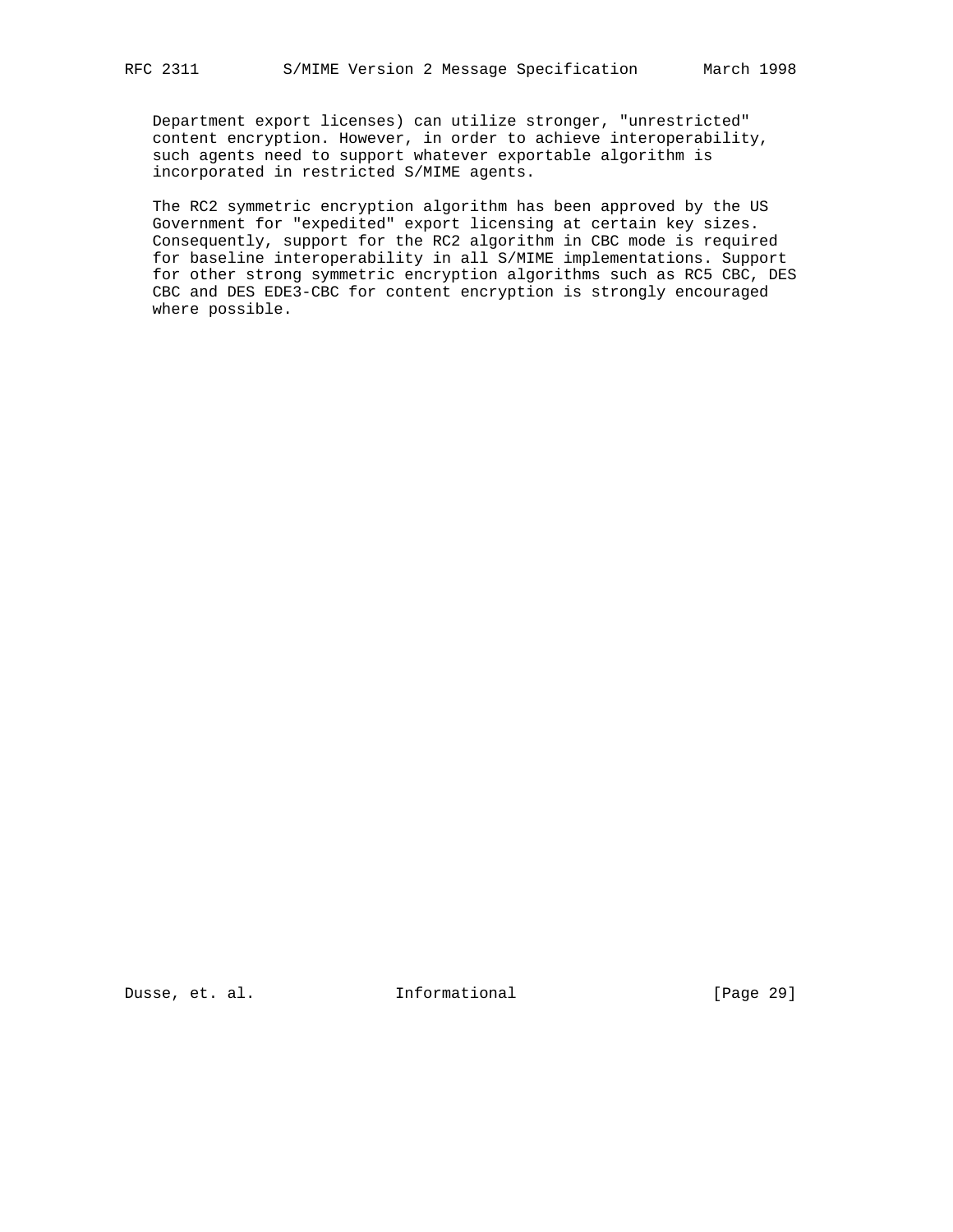D. Request for New MIME Subtypes

D.1 application/pkcs7-mime

 To: ietf-types@iana.org Subject: Registration of MIME media type application/pkcs7-mime

MIME media type name: application

MIME subtype name: pkcs7-mime

Required parameters: none

Optional parameters: name, filename, smime-type

 Encoding considerations: Will be binary data, therefore should use base64 encoding

Security considerations: Described in [PKCS-7]

 Interoperability considerations: Designed to carry data formatted with PKCS-7, as described in [PKCS-7]

Published specification: RFC 2311

 Applications which use this media type: Secure Internet mail and other secure data transports.

 Additional information: File extension(s): .p7m and .p7c Macintosh File Type Code(s):

 Person & email address to contact for further information: Steve Dusse, spock@rsa.com

Intended usage: COMMON

D.2 application/pkcs7-signature

 To: ietf-types@iana.org Subject: Registration of MIME media type application/pkcs7-signature

MIME media type name: application

MIME subtype name: pkcs7-signature

Required parameters: none

Dusse, et. al. **Informational** [Page 30]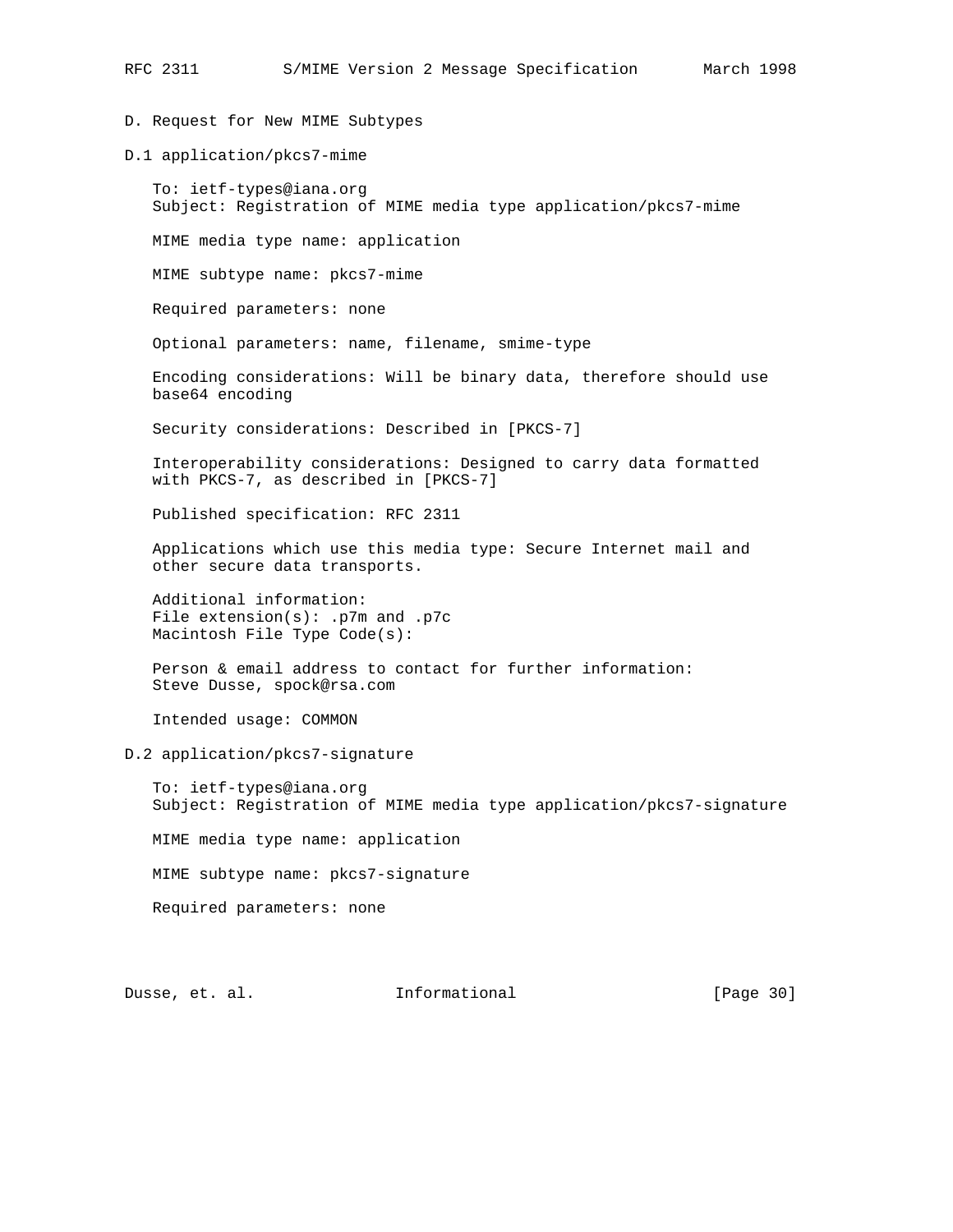Optional parameters: name, filename

 Encoding considerations: Will be binary data, therefore should use base64 encoding

Security considerations: Described in [PKCS-7]

 Interoperability considerations: Designed to carry digital signatures with PKCS-7, as described in [PKCS-7]

Published specification: RFC 2311

 Applications which use this media type: Secure Internet mail and other secure data transports.

 Additional information: File extension(s): .p7s Macintosh File Type Code(s):

 Person & email address to contact for further information: Steve Dusse, spock@rsa.com

Intended usage: COMMON

D.3 application/pkcs10

 To: ietf-types@iana.org Subject: Registration of MIME media type application/pkcs10

MIME media type name: application

MIME subtype name: pkcs10

Required parameters: none

Optional parameters: name, filename

 Encoding considerations: Will be binary data, therefore should use base64 encoding

Security considerations: Described in [PKCS-10]

 Interoperability considerations: Designed to carry digital certificates formatted with PKCS-10, as described in [PKCS-10]

Published specification: RFC 2311

Applications which use this media type: Secure Internet mail and

Dusse, et. al. 1nformational [Page 31]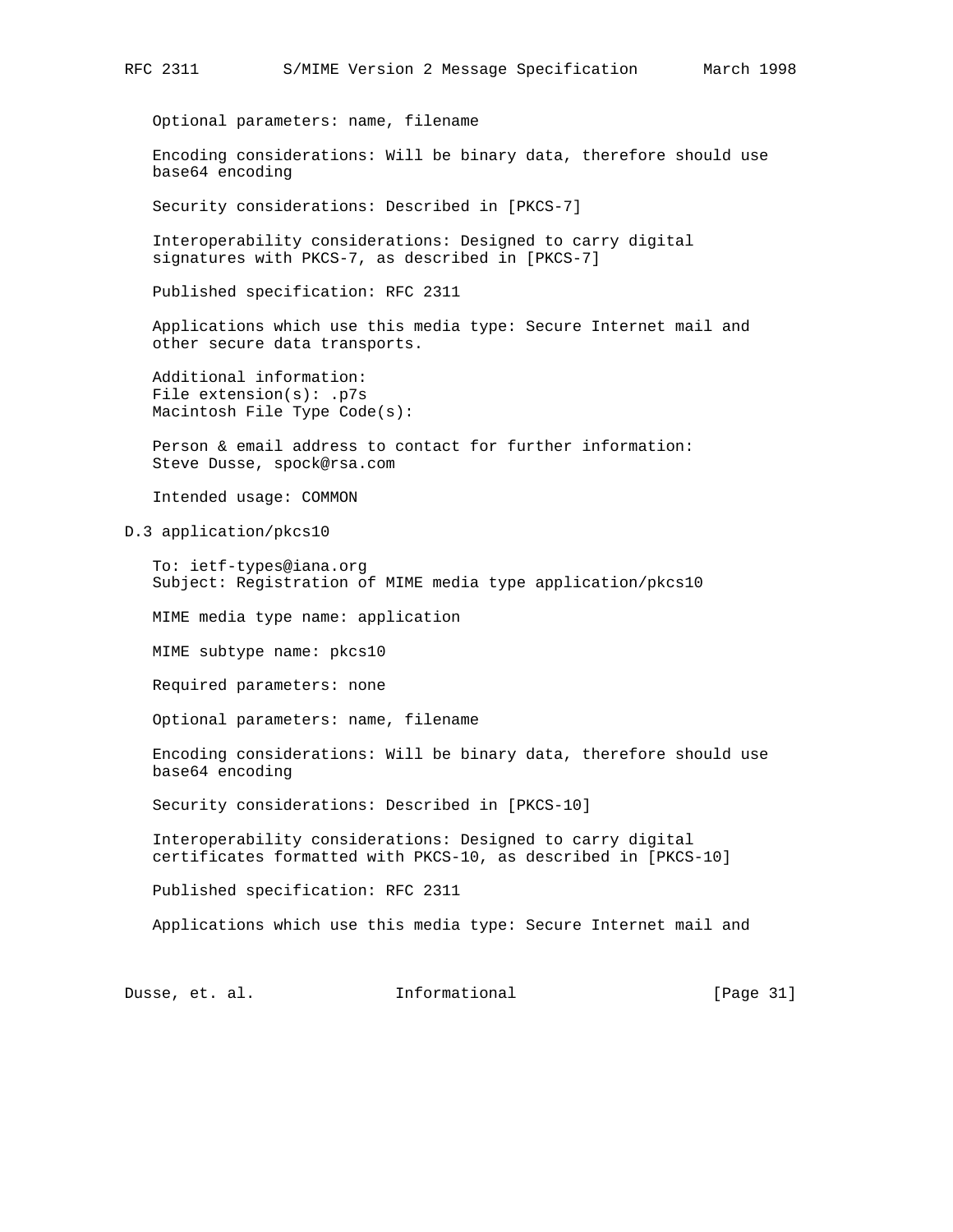other transports where certificates are required.

 Additional information: File extension(s): .p10 Macintosh File Type Code(s):

 Person & email address to contact for further information: Steve Dusse, spock@rsa.com

Intended usage: COMMON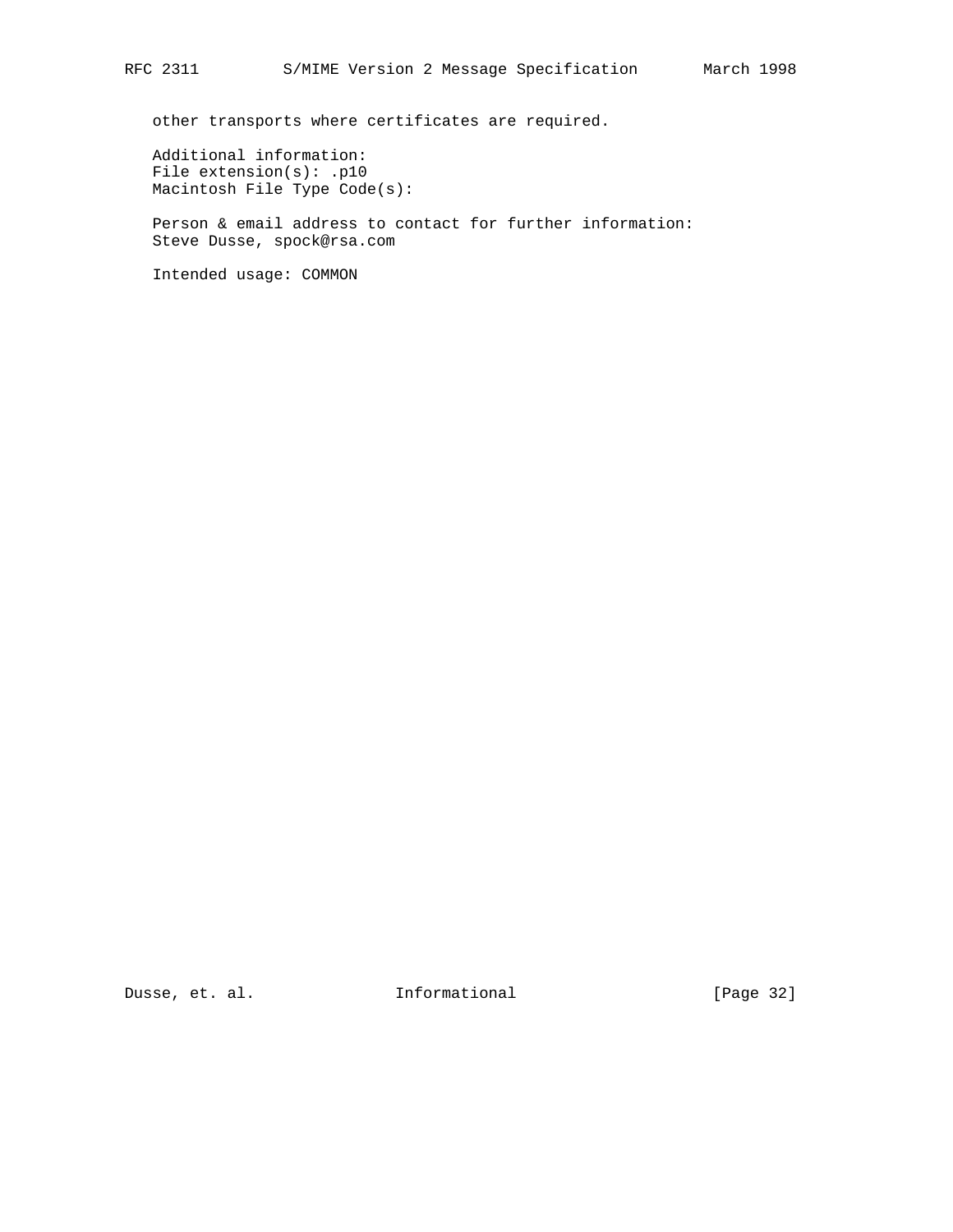### E. Encapsulating Signed Messages for Internet Transport

 The rationale behind the multiple formats for signing has to do with the MIME subtype defaulting rules of the application and multipart top-level types, and the behavior of currently deployed gateways and mail user agents.

 Ideally, the multipart/signed format would be the only format used because it provides a truly backwards compatible way to sign MIME entities. In a pure MIME environment with very capable user agents, this would be possible. The world, however, is more complex than this.

 One problem with the multipart/signed format occurs with gateways to non-MIME environments. In these environments, the gateway will generally not be S/MIME aware, will not recognize the multipart/signed type, and will default its treatment to multipart/mixed as is prescribed by the MIME standard. The real problem occurs when the gateway also applies conversions to the MIME structure of the original message that is being signed and is contained in the first part of the multipart/signed structure, such as the gateway converting text and attachments to the local format. Because the signature is over the MIME structure of the original message, but the original message is now decomposed and transformed, the signature cannot be verified. Because MIME encoding of a particular set of body parts can be done in many different ways, there is no way to reconstruct the original MIME entity over which the signature was computed.

 A similar problem occurs when an attempt is made to combine an existing user agent with a stand-alone S/MIME facility. Typical user agents do not have the ability to make a multipart sub-entity available to a stand-alone application in the same way they make leaf MIME entities available to "viewer" applications. This user agent behavior is not required by the MIME standard and thus not widely implemented. The result is that it is impossible for most user agents to hand off the entire multipart/signed entity to a stand-alone application.

#### E.1 Solutions to the Problem

 To work around these two problems, the application/pkcs7-mime type can be used. When going through a gateway, it will be defaulted to the MIME type of application/octet-stream and treated as a single opaque entity. That is, the message will be treated as an attachment of unknown type, converted into the local representation for an attachment and thus can be made available to an S/MIME facility completely intact. A similar result is achieved when a user agent

Dusse, et. al. 1nformational 111 [Page 33]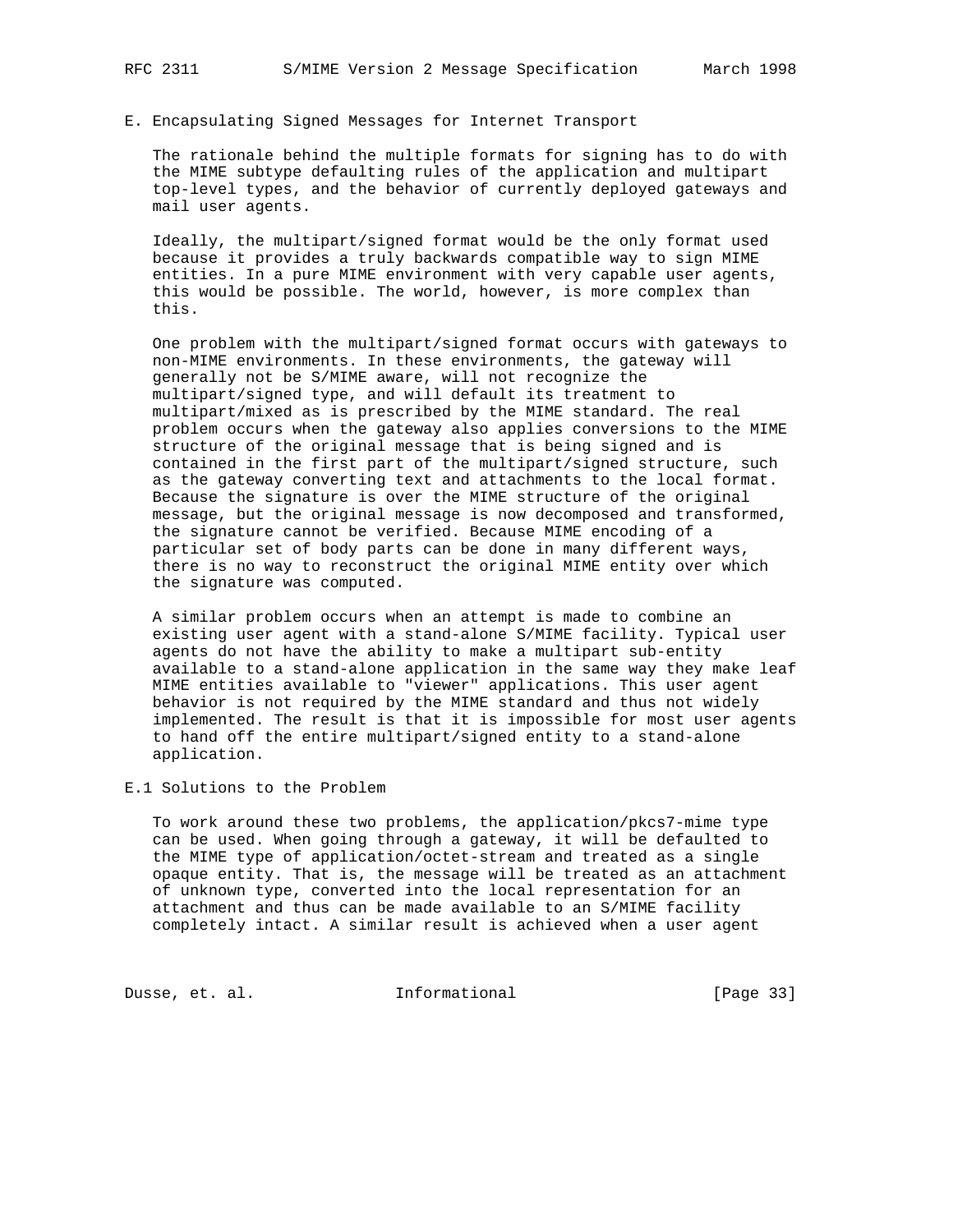similarly treats the application/pkcs7-mime MIME entity as a simple leaf node of the MIME structure and makes it available to viewer applications.

 Another way to work around these problems is to encapsulate the multipart/signed MIME entity in a MIME entity that will not be damaged by the gateway. At the time that this memo is being written, there is a proposal for a MIME entity "application/mime" for this purpose. However, no implementations of S/MIME use this type of wrapping.

#### E.2 Encapsulation in an Non-MIME Environment

 While this document primarily addresses the Internet, it is useful to compose and receive S/MIME secured messages in non-MIME environments. This is particularly the case when it is desired that security be implemented end-to-end. Other discussion here addresses the receipt of S/MIME messages in non-MIME environments. Here the composition of multipart/signed entities is addressed.

 When a message is to be sent in such an environment, the multipart/signed entity is created as described above. That entity is then treated as an opaque stream of bits and added to the message as an attachment. It must have a file name that ends with ".aps", as this is the sole mechanism for recognizing it as an S/MIME message by the receiving agent.

 When this message arrives in a MIME environment, it is likely to have a MIME type of application/octet-stream, with MIME parameters giving the filename for the attachment. If the intervening gateway has carried the file type, it will end in ".aps" and be recognized as an S/MIME message.

Dusse, et. al. **Informational** [Page 34]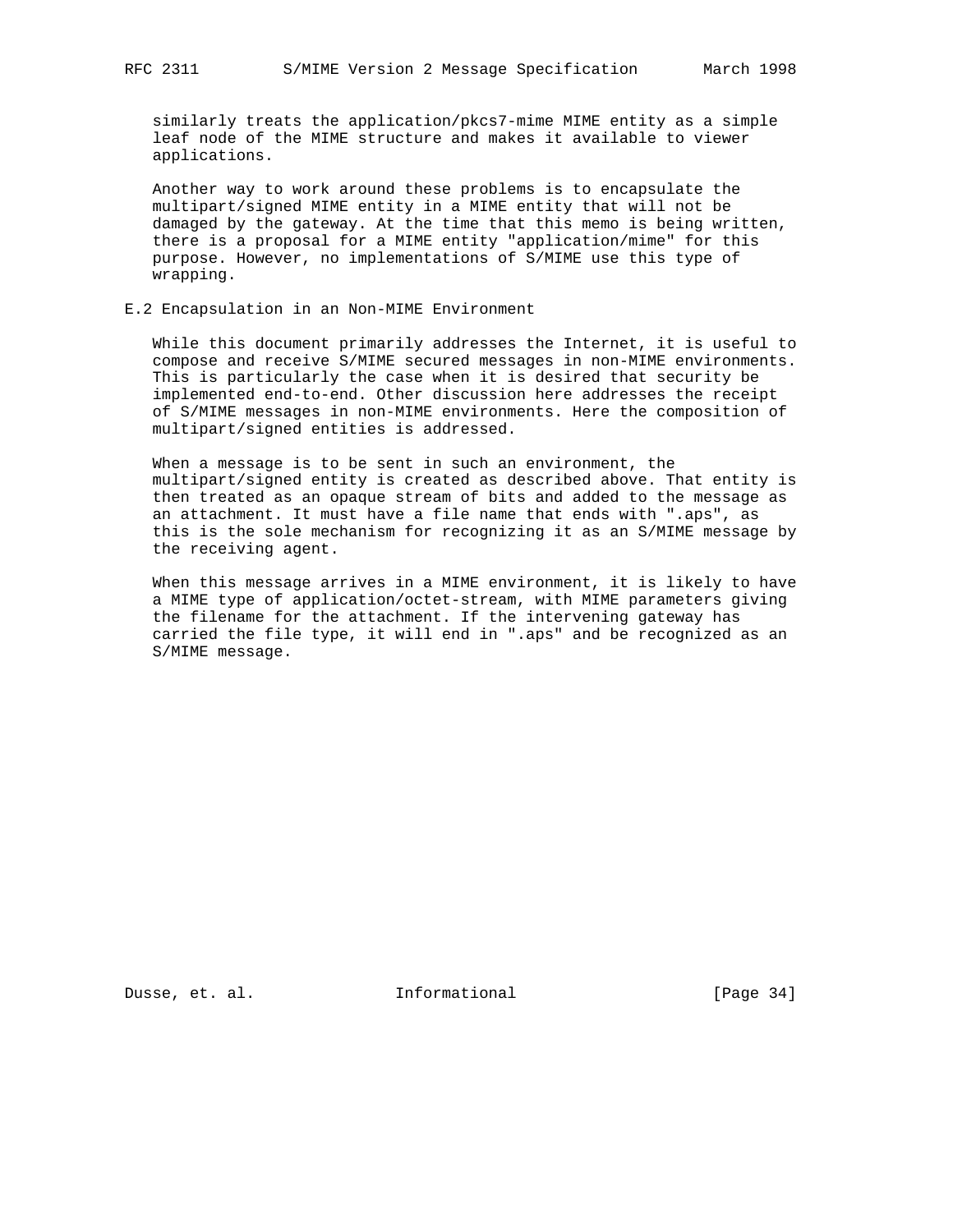## F. Acknowledgements

 Significant contributions to the content of this memo were made by many people, including Jim Schaad, Jeff Thompson, and Jeff Weinstein.

G. Authors' Addresses

 Steve Dusse RSA Data Security, Inc. 100 Marine Parkway, #500 Redwood City, CA 94065 USA

 Phone: (415) 595-8782 EMail: spock@rsa.com

 Paul Hoffman Internet Mail Consortium 127 Segre Place Santa Cruz, CA 95060

 Phone: (408) 426-9827 EMail: phoffman@imc.org

 Blake Ramsdell Worldtalk 13122 NE 20th St., Suite C Bellevue, WA 98005

 Phone: (425) 882-8861 EMail: blaker@deming.com

 Laurence Lundblade QUALCOMM Incorporated Eudora Division 6455 Lusk Boulevard San Diego, California 92121-2779

 Phone: (800) 238-3672 EMail: lgl@qualcomm.com

Dusse, et. al. 10 mm = Informational 100 mm = [Page 35]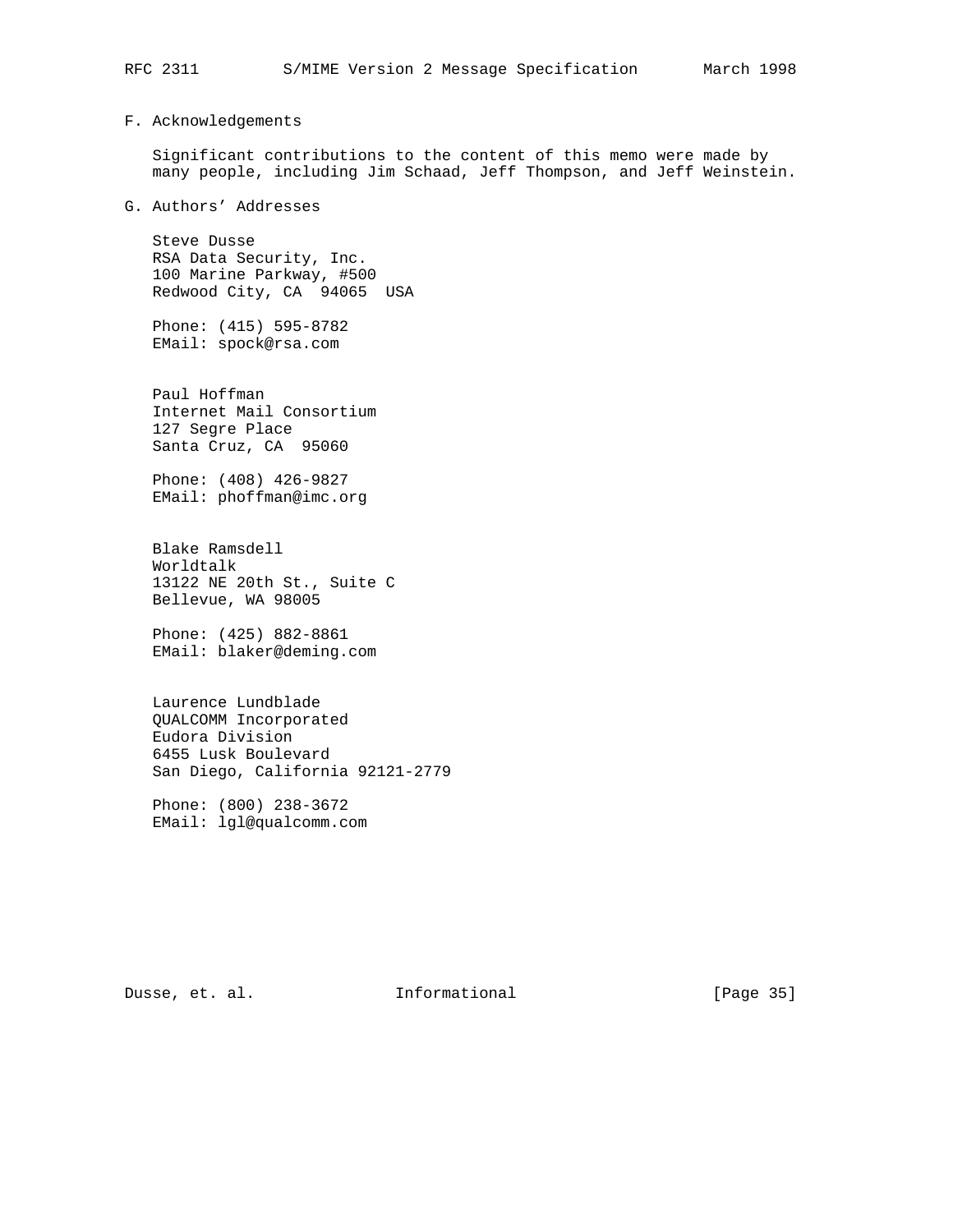Lisa Repka Netscape Communications Corporation 501 East Middlefield Road Mountain View, CA 94043

 Phone: (415) 254-1900 EMail: repka@netscape.com